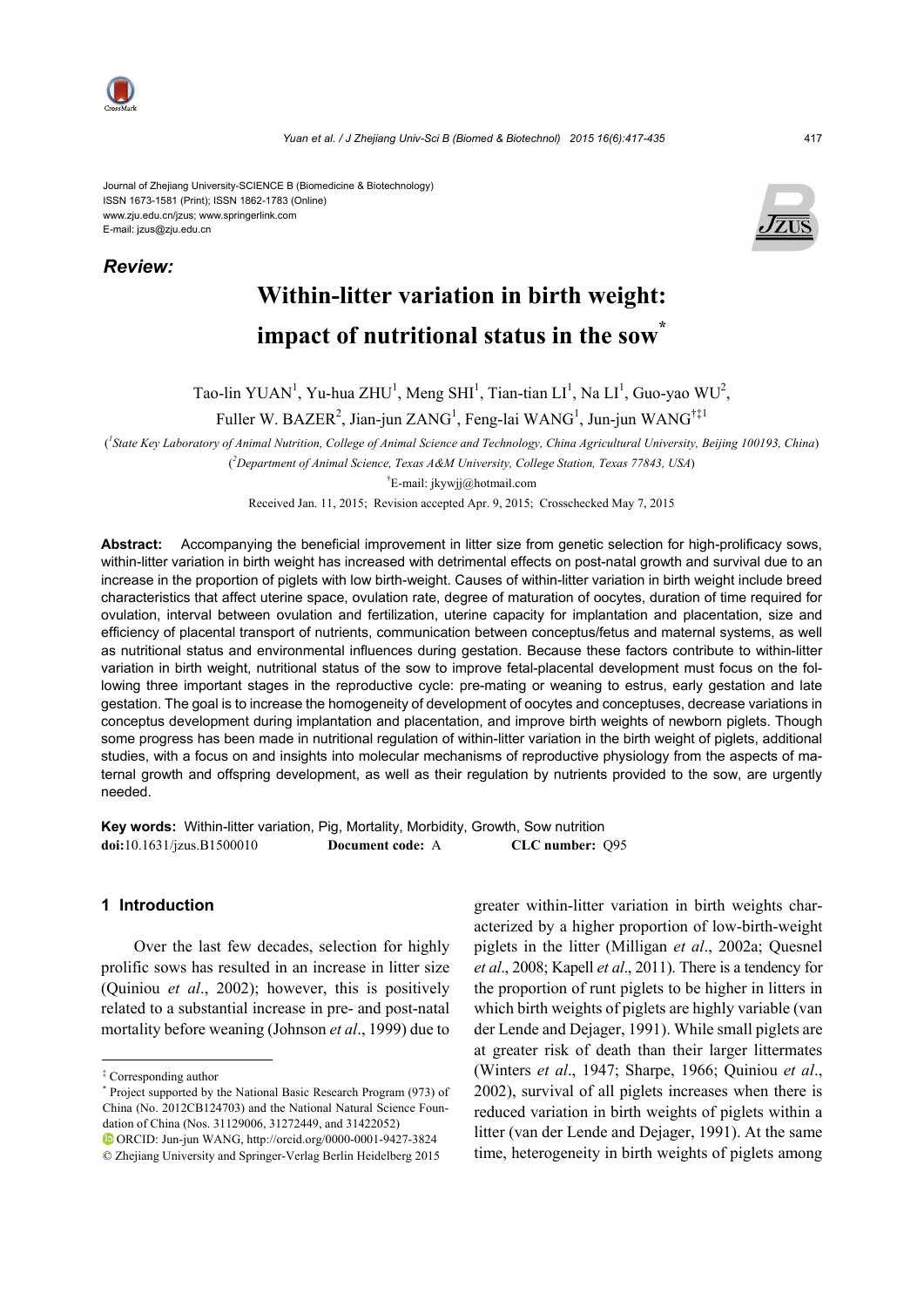and within litters increases management costs in modern all-in-all-out swine production systems (Quiniou *et al*., 2002). Though some highly related factors such as genetic merit, oocyte quality, uterine capacity, and placental efficiency have been documented, the underlying mechanisms responsible for the high variability in birth weights within litters are unclear.

The aim of this review is to summarize the negative effects resulting from within-litter variation in birth weights, causative factors, and possible strategies for improving overall survival of piglets in large litters.

## **2 Negative effects of within-litter variation in birth weight of piglets**

#### **2.1 Pre-weaning mortality**

Pre-weaning mortality is the major problem associated with improving prolificacy of sows. Approximately 15%–20% of piglets born do not survive to weaning (Fahmy and Bernard, 1971; Quiniou *et al*., 2002), and low birth weight is a primary contributor to poor survival to weaning (Winters *et al*., 1947; Pomeroy, 1960; Sharpe, 1966; Fahmy and Bernard, 1971; Bereskin *et al*., 1973; Pettigrew *et al*., 1986). Pre-weaning survival of piglets lighter than 0.45 kg was significantly lower than that of piglets weighing 1.6 kg or more (18% vs. 97%) (Fahmy and Bernard, 1971). Further, there is considerable evidence that high variation in birth-weight distribution in litters negatively skews the distribution in birth weights with the majority of piglets having birth weights well below the mean birth weight of the litter (Milligan *et al*., 2002b). In fact, there is a linear relationship between piglet survival and coefficient of variation for within-litter birth weight, and a curvilinear relationship between average birth weight and mortality of piglets (Fahmy and Bernard, 1971). Although there is also a favorable correlation between pre-weaning survival and within-litter variation in birth weight from the genetic perspective (Knol *et al*., 2002; Kapell *et al*., 2011), it is worth emphasizing that the adverse effects of high variation in birth weight on piglet survival are mainly due to an increase in the proportion of small piglets (Milligan *et al*., 2002a) since normal variation in birth weight has little effect on piglet survival in healthy litters (Milligan *et al*., 2001).

2.1.1 Intra-uterine growth restriction and susceptibility to infection and disease

Low-birth-weight piglets in litters with high variation in birth weights experience intra-uterine growth restriction (IUGR), usually resulting in physiological dysfunctions and an increase in neonatal morbidity and mortality (Wootton *et al*., 1983; Aucott *et al*., 2004). In addition, IUGR neonates are more susceptible to infection or environmental changes due to an ineffective immune system (Cromi *et al*., 2009; Zhong *et al*., 2012), and IUGR animals have abnormal differences in size and histopathology of the thymus (Cromi *et al*., 2009). Consistently, overexpression of heat shock protein 70 (Hsp70) associated with impaired cellular immunity was observed in the intestine (Zhong *et al*., 2010) and liver (Li *et al*., 2012) of IUGR neonates, suggesting that immune function is altered widely in IUGR piglets. There is growing evidence that elevated Hsp70 reduces proliferation and impairs nuclear factor-kappa B (NF-κB) signaling for cell survival (Wei *et al*., 1995; Ran *et al*., 2004).

#### 2.1.2 IUGR and hyperammonemia

Abnormal metabolism of ammonia must be taken into consideration as a cause for morbidity or mortality of small piglets (Wu G. *et al*., 2010). We detected an abnormally high activity of glutamate oxaloacetate transaminase in the liver of IUGR fetuses compared with normal fetuses at Day 110 of gestation, this enzyme being responsible for the generation of ammonia from glutamate (Liu *et al*., 2013). High levels of expression of glutamate dehydrogenase 1, coupled with reduced levels of carbomoyphosphate synthase 1 to degrade it, result in the accumulation of ammonia, which increases the risk of hyperammonemia in low-birth-weight piglets and low-birth-weight human infants (Batshaw and Brusilow, 1978). This condition severely threatens survival of the neonate. Moreover, IUGR fetuses both at Days 90 and 110 of gestation had higher concentrations of ammonia in umbilical vein plasma than normal fetuses (Lin *et al*., 2012), which may account for poor survival and development of IUGR fetuses. The rate of protein degradation in the IUGR fetus may be higher than that in the normal-weight fetus.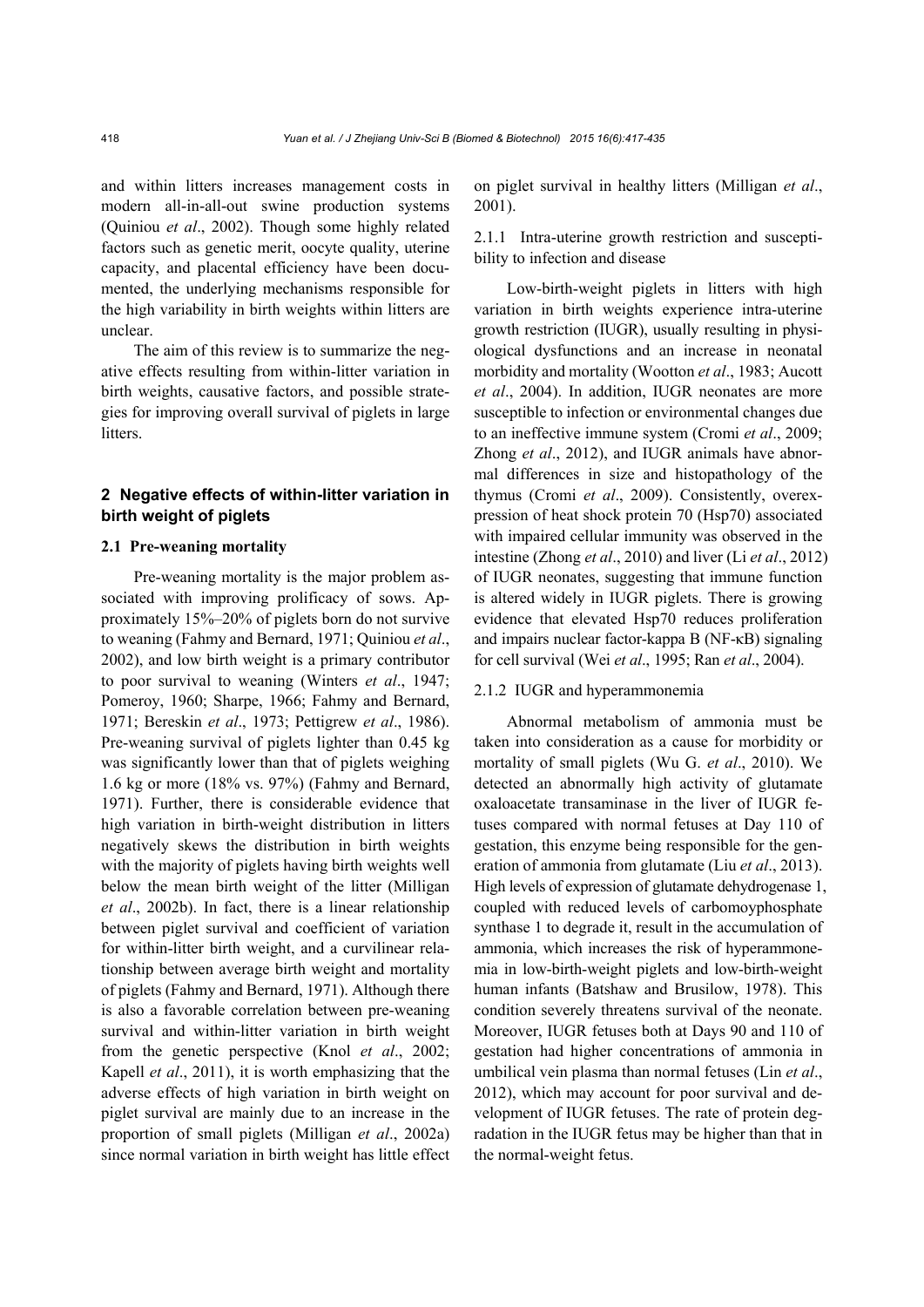#### 2.1.3 IUGR and insufficient colostrum intake

For low-birth-weight piglets, intake of colostrum is delayed and inadequate (Le Dividich *et al*., 1998; Quesnel *et al*., 2012), leading to a poor acquisition of passive immunity and a poor nutritional status, thereby increasing the incidence of death or poor growth performance of piglets during lactation (Rooke and Bland, 2002; Le Dividich *et al*., 2005). This is because colostrum is the most important source of highly digestible compounds for neonates, including glucose, fat, protein, immunoglobulins, hormones, and growth factors (Le Dividich *et al*., 2005) required to meet demands for energy of piglets and support maturation of the digestive and immune systems (Walzem *et al*., 2002; Politis and Chronopoulou, 2008). In addition, low-birth-weight neonates that have low energy reserves are at greater risk of being inadvertently crushed by the sow when she lies down (Fahmy and Bernard, 1971), as well as an inability to prevent chilling due to impaired thermogenic mechanisms (Le Dividich, 1999).

#### **2.2 Pre-weaning growth performance**

Differences in birth weights among piglets are also related to differences in pre-weaning growth performance within litters, which are mainly due to remarkable differences in both milk intake and efficiency of utilization of nutrients by littermates. Colostrum/milk intake is affected by both vitality of the piglet at birth and within-litter competition to access a teat as the teat order for suckling develops within the first 24 h after birth and is then maintained (McBride, 1963). Vigorous piglets prefer the anterior teats (Fraser *et al*., 1979; Thompson and Fraser, 1986), while small piglets are at a disadvantage in fighting to gain possession of these more productive anterior teats compared with their larger siblings since the teat order is a dominance hierarchy (Pond and Houpt, 1978; Auldist and King, 1995). However, per kg body weight, milk consumption does not appear to differ between IUGR and normal-weight piglets (Rezaei *et al*., 2011). Offspring that obtain milk from anterior and middle mammary glands (MGs) grow faster than those suckling posterior MG (Puppe and Tuchscherer, 1999; Kim *et al*., 2000). Besides the greater amount of colostrum and milk from anterior and middle MGs (Gill and Thomson, 1956), we reported that components in colostrum and milk secreted by anterior and posterior MGs are also distinctive (Wu W.Z. *et al*., 2010) in having proteins that are beneficial to passive immunity, intestinal development, and epithelial integrity; they include immunoglobulins and haptoglobin in colostrum and lactoferrin in milk from anterior MG, which are more abundant in anterior and middle MGs compared with posterior MG. In addition, piglet body weight and stimulation through suckling intensity to the MG strongly determine milk production (King *et al*., 1997).

The inefficient utilization of nutrient was reported for small piglets (Rezaei *et al*., 2011) owing to physiological immaturity at birth, especially severe dysfunction in several organs, including the intestine (Wang X.Q. *et al*., 2014b), liver (Liu *et al*., 2013), and skeletal muscle (Wang T. *et al*., 2013). Additionally, concentrations of key proteins involved in growth and development were reduced, while there was an abundance of proteins associated with oxidative stress, proteolysis, and ATP hydrolysis in the small intestine, liver, and muscle of low-birth-weight piglets (Wang *et al*., 2008). Impaired development and dysfunction of those organs and tissues that play vital roles in digestion, absorption, and metabolism of dietary nutrients (Jobgen *et al*., 2006) could permanently decrease postnatal growth performance and efficiency of nutrient utilization in piglets. Therefore, these overall capacity differences in intake and utilization efficiency of nutrients among piglets may partly explain why differences in body weight at birth are often maintained or even increase throughout the period of lactation.

#### **2.3 Post-weaning growth and meat quality**

In litters in which there is a high variability among piglets regarding birth weight, growth rates among those offspring are desynchronized. Litters with more variability in piglet weight at birth have more variable weaning weights (Thompson and Fraser, 1986; Milligan *et al*., 2001; 2002b), since birth weight, absolute body-weight gain during lactation and weight at weaning are highly correlated (Quiniou *et al*., 2002). As an unfavorable consequence, the time for pigs within a litter to achieve slaughter weight is variable, with an additional three weeks being required for small piglets to reach 25 kg compared with their heavier littermates (76 and 55 d, respectively) (Quiniou *et al*., 2002). These differences can result in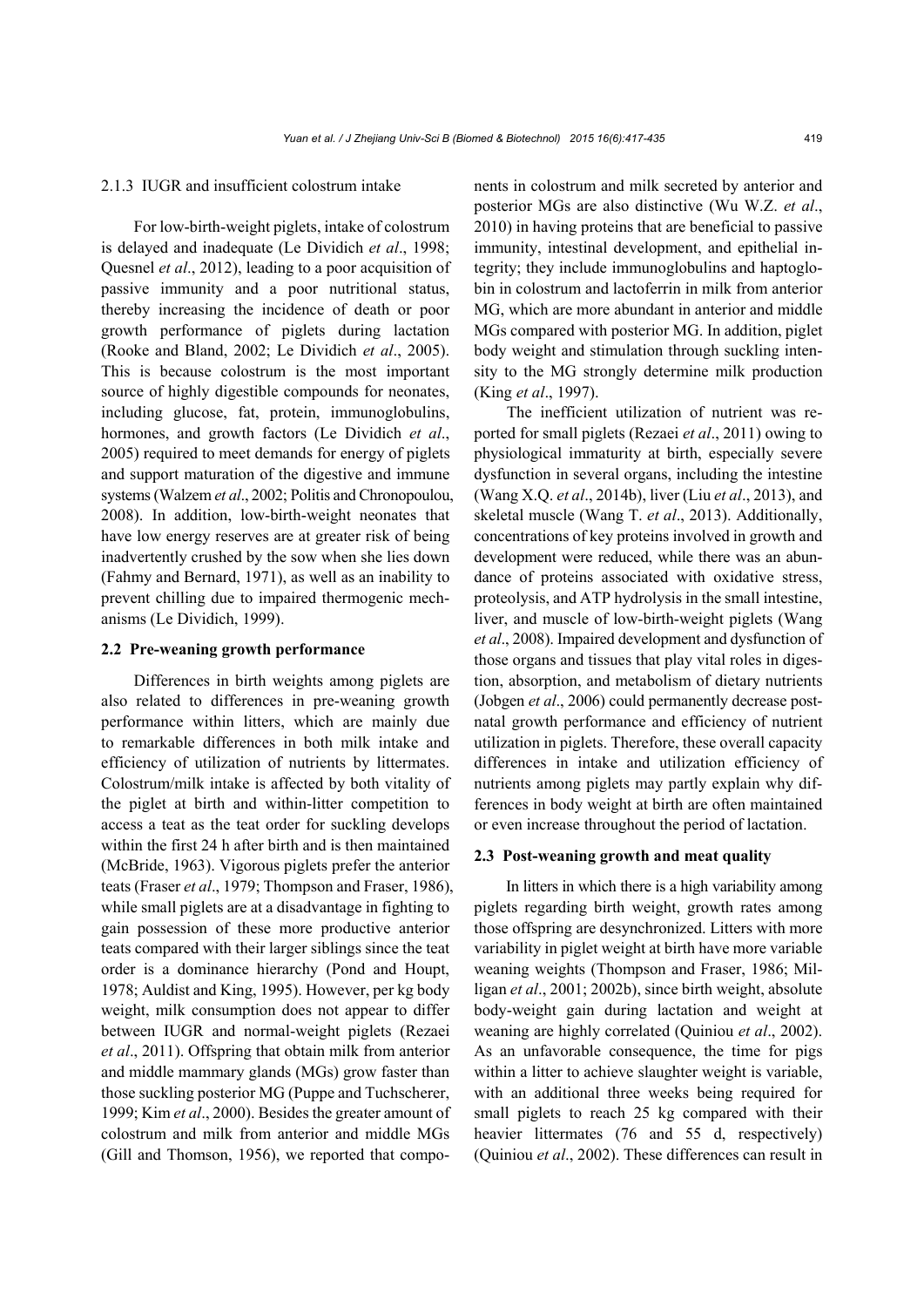an increase in feed and management costs for lighter pigs due to the longer time and increased feed required for them to reach the required minimum commercial slaughter weight.

The distribution of muscular fiber type for IUGR piglets is affected negatively (Widdowson, 1971; Wigmore and Stickland, 1983; Wu *et al*., 2006) as both secondary and total muscle fibers are reduced in number (Wigmore and Stickland, 1983; Wang T. *et al*., 2013) for small fetuses, which, in turn, adversely affects growth rate and post mortem quality of meat. The reduction in number of muscular fibers and the larger diameters for those fibers for IUGR piglets result in greater amounts of intramuscular lipids and decreased meat tenderness at slaughter (Gondret *et al*., 2005), leading to a decrease in meat quality and economic losses.

## **3 Causes for within-litter variation in birth weight**

Knowledge of the underlying mechanisms responsible for various distributions in birth weights of piglets within litters has important implications for the prevention of small neonates and is crucial for enhancing the efficiency of livestock production and animal health. Growth and development of the fetus involve numerous complex biological events that can be influenced by genetics, epigenetics, maternal maturity, state of maternal nutrition, and environmental temperatures (Redmer *et al*., 2004). These factors affect implantation and placentation by the conceptus, angiogenesis within the uterus and placenta, utero-placental efficiency of transport of nutrients, and activities of fetal metabolic pathways (Bell and Ehrhardt, 2002; Fowden *et al*., 2005; Reynolds *et al*., 2006). All of those events may be influenced by breed characteristics that include maturity of ovulated oocytes, duration of ovulation, implantation and placentation capacity, available uterine space for implantation and placentation, size and efficiency of the placenta, as well as nutritional provision and environmental influences on the sow (Wu *et al*., 2006).

#### **3.1 Duration of ovulation and oocyte maturation**

The duration of ovulation, known as the time interval between ovulation of the first and the last follicle in a sow, and follicular diversity are believed to be associated with diversity in embryonic development during early pregnancy (Pope *et al*., 1990). Furthermore, the sequence of oocyte release during ovulation might contribute to differences in embryonic development with later-ovulated oocytes (42 h after human chorionic gonadotropin (hCG) injection) producing less-developed embryos at Day 4 of pregnancy, compared with earlier-ovulated oocytes (39 h after hCG injection); not surprisingly, the lessdeveloped Day 4 embryos became the smaller blastocysts within a litter at Day 12 of gestation (Xie *et al*., 1990). In terms of hormone levels being key predictors of embryonic development, the more-developed blastocysts synthesize estradiol sooner than their contemporaries (Geisert *et al*., 1982a; Pope *et al*., 1988), while less-developed embryos at Day 12 of gestation contained less estradiol, less total protein, and less acid phosphatase activity (Xie *et al*., 1990), which might influence elongation and implantation of blastocysts. At the same time, the duration of ovulation in Meishan sows is 2 h versus 6 h for Large White sows, and this shorter interval was associated with less morphological variation and increased embryonic survival in litters of Meishan gilts (Bazer *et al*., 1988). Moreover, when later-ovulated follicles were removed, the diversity in embryonic morphology was reduced concomitantly, mainly through eliminating less-developed embryos (Pope *et al*., 1988). Further, duration of ovulation is related to the pattern of ovulation, since the distribution of follicular development and oocyte maturation are both skewed with a majority of mature follicles and oocytes (e.g. 70%) being ovulated during a short period of time and the rest (e.g. 30%) being ovulated during the following 2–6 h (Pope *et al*., 1990).

In contrast, Soede *et al*. (1992) concluded that embryonic diversity was not related to the duration of ovulation, at least up to 3 h, as they observed no significant differences in numbers of nuclei or numbers of cell cycles about 100 h after ovulation between Groups A and B (duration of ovulation was  $(1.8\pm0.6)$ ) and  $(4.6\pm1.7)$  h in Groups A and B, respectively). The reasons for these differences in results may include the maturation and quality of oocytes, as well as endocrine status of the sows. It is clear that embryonic diversity throughout at least the first 12 d of gestation is predetermined by factors that involve follicular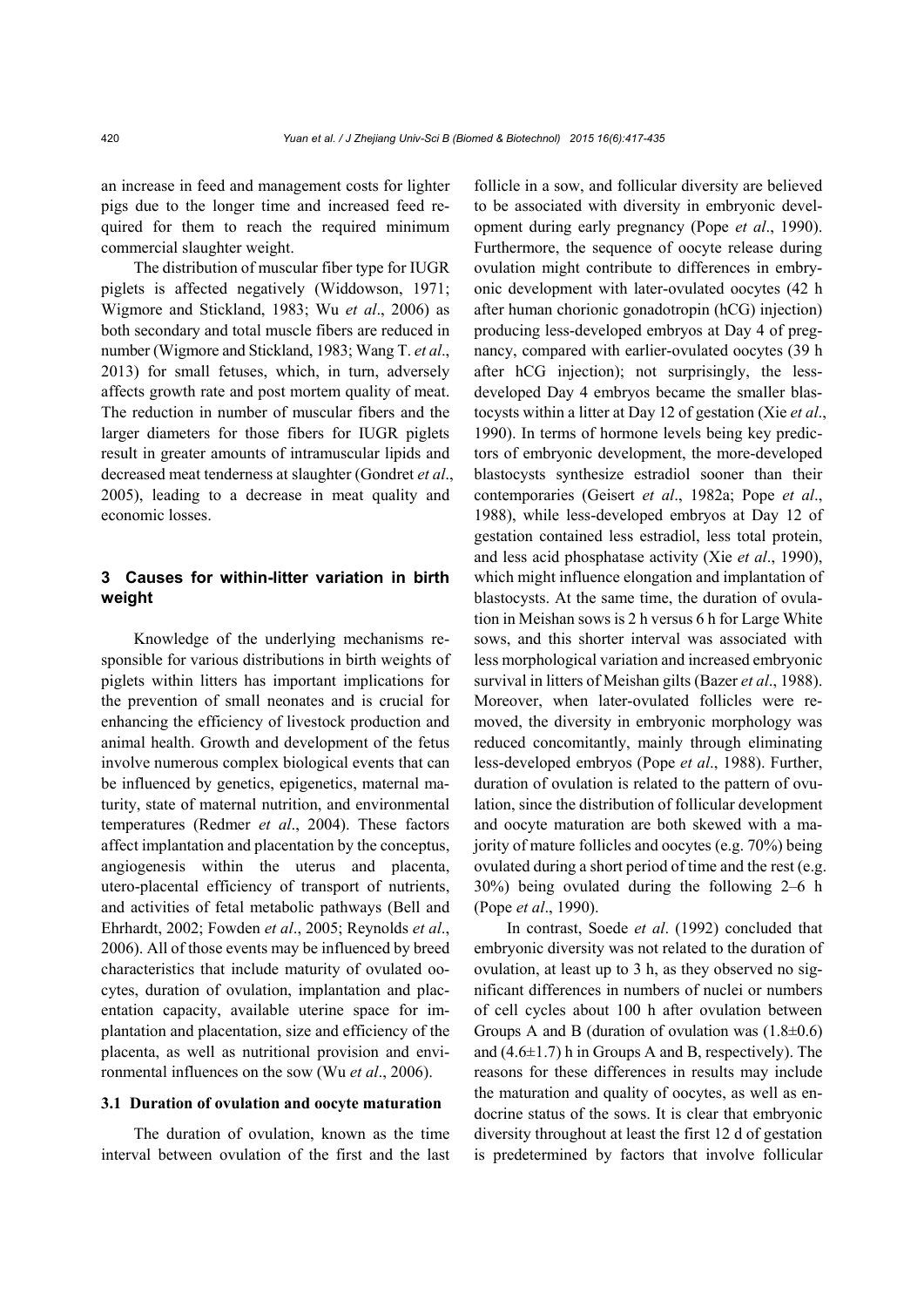development and oogenesis (Pope *et al*., 1990; Xie *et al*., 1990). Furthermore, oocyte maturation and quality can affect embryonic development and hormone secretion by the conceptus ultimately affecting the endocrine status of the uterus (Bazer *et al*., 2014). More studies are warranted to gain further insight into relationships between duration of ovulation and variations in embryonic development, although a body of evidence supports the view that the oocytes of later-ovulated follicles could be progenitors of small embryos.

## **3.2 Implantation capability of conceptuses and position within the uterus**

The relationship between the fetal-placental growth and location within the uterus is evident. Pig fetuses from the ovarian end of the horn were approximately 10% heavier than those located at the middle or near end of the cervix (Waldorf *et al*., 1957; Perry and Rowell, 1969; Wise *et al*., 1997), and similar results have been described in rabbits (Rosahn and Greene, 1936). The effects of location within the uterine horn on fetal piglet weight are more notable during the last one-third of gestation when the demand for transfer of nutrients from the maternal system across the placenta to the fetus is greatest. Kim *et al*. (2013) concluded that fetal weight decreased linearly from the utero-tubal junction to the cervix between Days 102 and 112 of gestation. It is postulated that vascular density within the placenta varies from uterine horn to cervix, that blood flow increases from the cervical to the oviductal end of each uterine horn in gilts during early pregnancy (Ford *et al*., 1982), and that implantation sites with less than three blood vessels were associated with poor development of the fetus which increased fetal weight variation within the litter. Moreover, it has been observed that there is considerable diversity in development of conceptuses prior to implantation within litters (Anderson, 1978; Geisert *et al*., 1982a), which may contribute to differences in timing and capacity to establish adequate surface area for implantation and placentation, since elongation of the conceptus during the peri-implantation period of pregnancy is critical to implantation and depends on the conceptus achieving a specific stage of differentiation and development (Anderson, 1978; Stroband and van der Lende, 1990; Blomberg *et al*., 2010).

#### **3.3 Placental efficiency**

Maternal nutrition during gestation, especially the amount of nutrients provided to each conceptus, has been regarded as a major cause for within-litter variation in birth weight of piglets currently born to sows. Fetuses acquire nutrients from the maternal system via the utero-placental circulation and umbilical vein throughout gestation (Kiserud and Acharya, 2004), and transfer of nutrients from mother to fetus is impaired in pregnancies with reduced blood flow in piglets which exhibit signs of IUGR (Reynolds *et al*., 2006; Kim *et al*., 2013). Furthermore, the composition of nutrients, gases, and other molecules in the umbilical vein blood is different between normal and IUGR fetuses. Previous results from our laboratory indicated lower circulating concentrations of glucose, amino acids of the arginine family, such as arginine and glutamine, and branched-chain amino acids (valine, leucine, and isoleucine), but increased concentrations of ammonia in umbilical vein plasma during late gestation in IUGR, compared with normal fetuses (Lin *et al*., 2012). It is clear that the transport of nutrients by the placenta of IUGR fetuses is altered and directly impairs fetal development (Wu *et al*., 2008).

#### **3.4 Available uterine space**

Increase in ovulation rates for gilts and sows during the past decades is a positive response to continuous selective breeding; however, as the number of conceptuses that survive during the post-implantation period greatly exceeds uterine capacity, there is a decrease of available uterine surface area for the development of each placenta. Therefore, there is a peak in post-implantation conceptus deaths between Days 30 and 50 of gestation when uterine surface area is insufficient (Knight *et al*., 1977; Vonnahme *et al*., 2002). As gestation progresses, the negative effects of limited uterine space on fetal development also increase (Vonnahme *et al*., 2002). The great within-litter variation in birth weight and increased proportion of small piglets born to the highly prolific sows as used today are likely related, in part, to intra-uterine crowding from at least the end of the first month of gestation (Foxcroft *et al*., 2006), especially when there are more than 14 fetuses present within the uterus (Webel and Dziuk, 1974). Moreover, intrauterine crowding can alter the pattern of development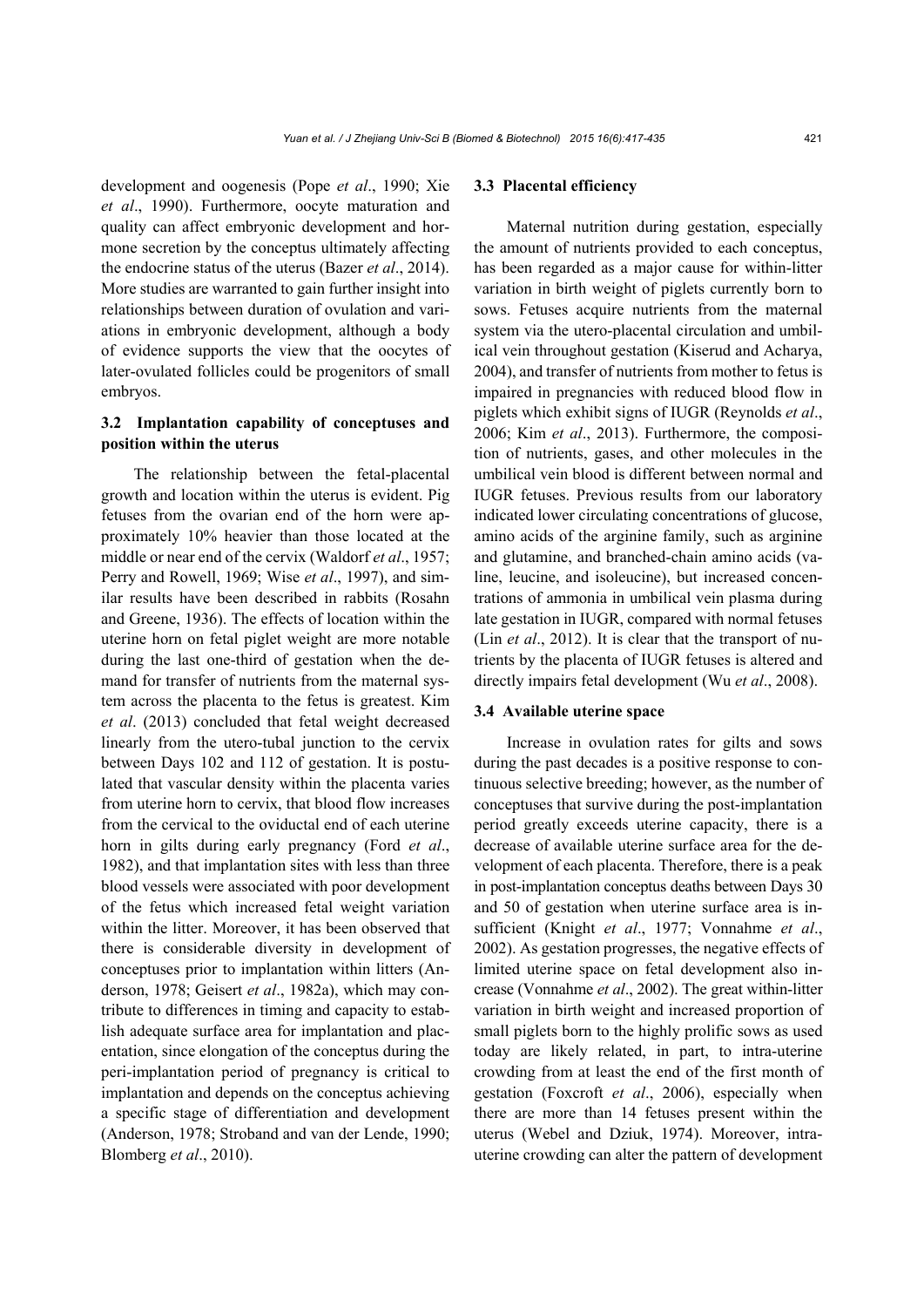of fetal muscle fibers in the immediate postimplantation period (Foxcroft *et al*., 2007), when mesenchymal stem cells of the embryo undergo differentiation for myogenesis, adipogenesis or mesenchymal cells (Cossu and Borello, 1999; Du *et al*., 2010). Detrimental effect of uterine crowding on fetal development (Town *et al*., 2004) is considered to be associated with insufficient development of placental vascularity (Argente *et al*., 2008), while a poor vascular supply and reduced uterine space limit development of offspring that thereby experience a deficit in nutrient availability before birth (Argente *et al*., 2006; Foxcroft *et al*., 2007). This subsequently increases within-litter variation in birth weight that is associated with greater post-natal death of piglets.

#### **3.5 Breed characteristics**

There is a body of evidence implying that genetic merit does exert considerable effects on litter homogeneity, as fetal genotype determines placental and endometrial vascularity during the last one-third of gestation (Biensen *et al*., 1998). Convincing data revealed that development of Meishan conceptuses was more uniform between Days 8 and 14 of gestation (Bazer *et al*., 1988), and within-litter variation in birth weight was lower in Meishan litters than in Large White litters (Lee and Haley, 1995). Differences in growth patterns for placentas and uterine capacity (Père and Etienne, 2000) between the two breeds can account for a large portion of the significant differences in birth-weight distribution. The Meishan placentas are smaller at farrowing (Wilson *et al*., 1998), while vascular density progressively increases between Days 90 and 110 of gestation with constant placental size. In contrast, Large White placental size progressively increased during late gestation, while vascular density remained constant (Biensen *et al*., 1998; Wilson *et al*., 1998). Hence, endometrial surface area per Meishan placenta decreased and competition among fetuses reduced simultaneously, which is associated with the high degree of uniformity in birth weight within litters of Meishan sows.

Within-litter variation in birth weight is also affected by parity, with older sows with greater parity often having less uniform litters as well as a higher proportion of low-birth-weight piglets (Damgaard *et al*., 2003; Quesnel *et al*., 2008; Wientjes *et al*., 2012). Pettigrew *et al*. (1986) also reported that birth

weights of piglets from primiparous sows were more uniform. Litter size is positively correlated with parity, reaching the highest level between parities 3–5 (Dewey *et al*., 1995; Hughes, 1998). However, negative effects of parity on litter homogeneity may be related to its effects on litter size, which is positively related to within-litter variation in birth weight especially in litters with more than a total of 16 piglets born (Quiniou *et al*., 2002; Quesnel *et al*., 2008; 2014). An opposite view held by Pettigrew *et al*. (1986) is that the apparent increase in piglet birth weight standard deviation associated with increased litter size was far from enough to explain the impacts of parity on litter uniformity. Moreover, variation in birth weight is greater in older parity sows after correction for the total number of piglets born and excluding the effects of litter size (Wientjes *et al*., 2012). It has been postulated that the decrease in litter uniformity in older parity sows may result from deterioration in quality of follicles/oocytes with aging as reported for women (Broekmans *et al*., 2009), suggesting that litter uniformity in birth weight can also be affected solely by parity.

It follows that within-litter variation in birth weight is an integrated trait influenced by many factors. Additionally, these factors can interact with each other. Thus, studies focusing on within-litter variation in birth weight are in their infancy, and more studies are needed to clarify mechanisms and develop strategies to decrease IUGR in modern sows.

## **4 Strategies to decrease within-litter variation in birth weight**

Pregnancy outcome is influenced by interactions between nutrition and genetics (Wu *et al*., 2006). For specific breeds in swine production, the sow's nutrition is attracting the most research interest with a promise of decreasing within-litter variation in birth weight. Since there are three critical stages associated with conceptus/fetus survival and development throughout gestation, nutritional strategies that focus on pre-ovulation, peri-implantation and late gestation periods are expected to increase developmental homogeneity of oocytes and/or conceptuses, and decrease variations in the capability of conceptuses to undergo successful implantation and placentation, so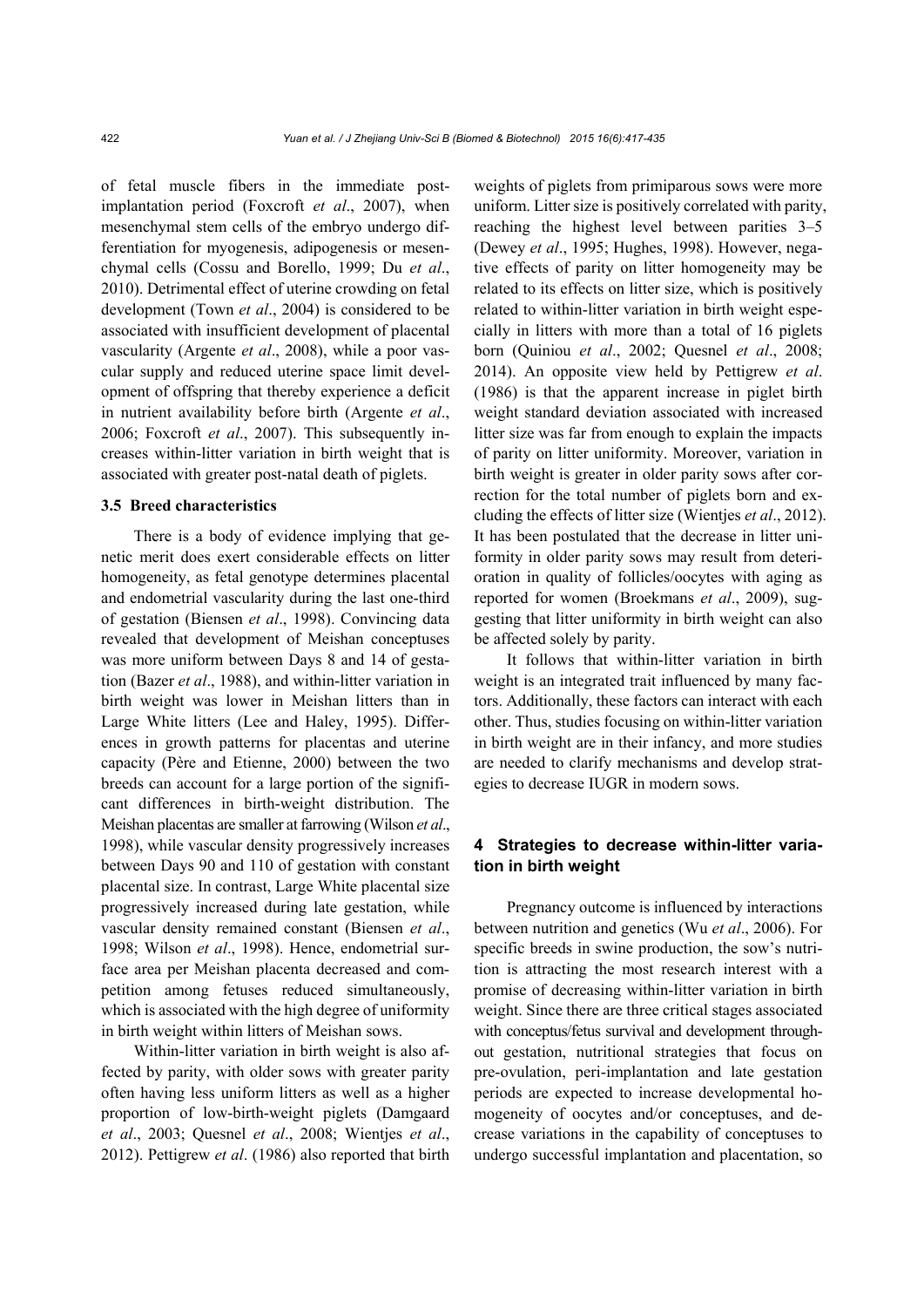that the birth weights of newborn piglets are more uniform. Improving litter uniformity is expected to increase the number of piglets born alive, as well as survival of piglets pre- and post-weaning and their growth performance after weaning.

#### **4.1 Nutrition related to follicle/oocyte maturity**

There is evidence that events during oogenesis influence survival and development of swine embryos (Pope *et al*., 1990), since oocyte maturity may be a determinant of uniformity in embryonic development, and subsequently, within-litter variation in birth weight (van der Lende *et al*., 1990). Therefore, nutritional strategies directed at sows prior to mating hold great promise to decrease within-litter variation in birth weight.

#### 4.1.1 Energy intake

Energy intake should be regarded as the intake of lipids, carbohydrate, and amino acids in diets, as well as the ratios of these nutrients. Thus, knowledge of nutrient metabolism is essential to understand the utilization and function of dietary energy. Energy is critical for reproductive performance in swine. Sows fed low-energy diets during the weaning-to-estrus interval exhibit lower ovulation rates (Zak *et al*., 1997; van den Brand *et al*., 2000), smaller follicle size and fail to exhibit strong signs of estrous behavior (Prunier *et al*., 1993). However, modestly high-energy diets for sows pre-mating have positive impacts on embryonic survival (Ferguson *et al*., 2006) and litter homogeneity (Ashworth *et al*., 1999). Blastocysts recovered at Day 12 of gestation from gilts on a high level of feed intake pre-mating (3.5 kg/d) exhibited a lower within-litter standard deviation in blastocyst surface area, compared with blastocysts from gilts fed a maintenance diet pre-mating (1.15 kg/d), indicating that increasing pre-mating feed intake can reduce within-litter variability in blastocyst size at Day 12 of pregnancy (Ashworth *et al*., 1999). In addition, variation in body weight was less for sows fed 150 g/d dextrose-supplemented diets, compared with sows fed general diets during the weaning-to-estrus interval (van den Brand *et al*., 2006). Similar results were obtained in response to dietary supplementation with dextrose plus lactose from the last week of gestation until sows were inseminated (van den Brand *et al*., 2009).

#### 4.1.2 Energy and insulin/IGF-1

Within-litter variation in birth weight reduced through dietary manipulation during the follicular phase of the estrous cycle (van den Brand *et al*., 2006; 2009) is likely due to improved follicle and oocyte development associated with changes in concentrations of metabolic hormones such as insulin-like growth factor-1 (IGF-1) and insulin (Yang *et al*., 2000; Ferguson *et al*., 2003). Development of follicles and oocytes is improved owing to higher concentrations of insulin (Matamoros *et al*., 1990; Tokach *et al*., 1992; van den Brand *et al*., 1998; 2000; Ziecik *et al*., 2002) or IGF-1 in plasma (Ferguson *et al*., 2003). The underlying mechanism by which insulin increases follicular development is possibly due to an increase in luteinizing hormone (LH) pulsatility (Cox *et al*., 1987) or LH production (Adashi *et al*., 1981), and a higher LH pulse frequency (van den Brand *et al*., 2000).

## 4.1.3 Energy source

Effects of feeding level on reproductive performance depend on dietary energy. Follicle quality or oocyte maturation can be stimulated by carbohydraterich diets, but decreased by fat-rich diets (van den Brand *et al*., 2006), which can be explained partially by different ingredients in feed that affect different reproductive hormones (van den Brand *et al*., 2000). Feeding a carbohydrate-rich diet during and after lactation increases the pre-ovulatory LH peak and circulating concentrations of progesterone in comparison with feeding a fat-rich diet (Kemp *et al*., 1995). On the other hand, plasma insulin levels increase more rapidly in gilts fed dextrose than fat, which results in a significant difference in plasma insulin at 24 min after feeding (van den Brand *et al*., 1998). Furthermore, feeding a high fiber diet during the estrous cycle tends to increase embryonic survival and decrease the proportion of IUGR fetuses at Day (27±2) of gestation (Ferguson *et al*., 2006). This may be due to a longer time for energy or some fiber-related metabolites to enhance oocyte quality or follicular development.

#### 4.1.4 Vitamin A/retinol

Vitamins function as micronutrients with extensive participation in metabolic processes. Alterations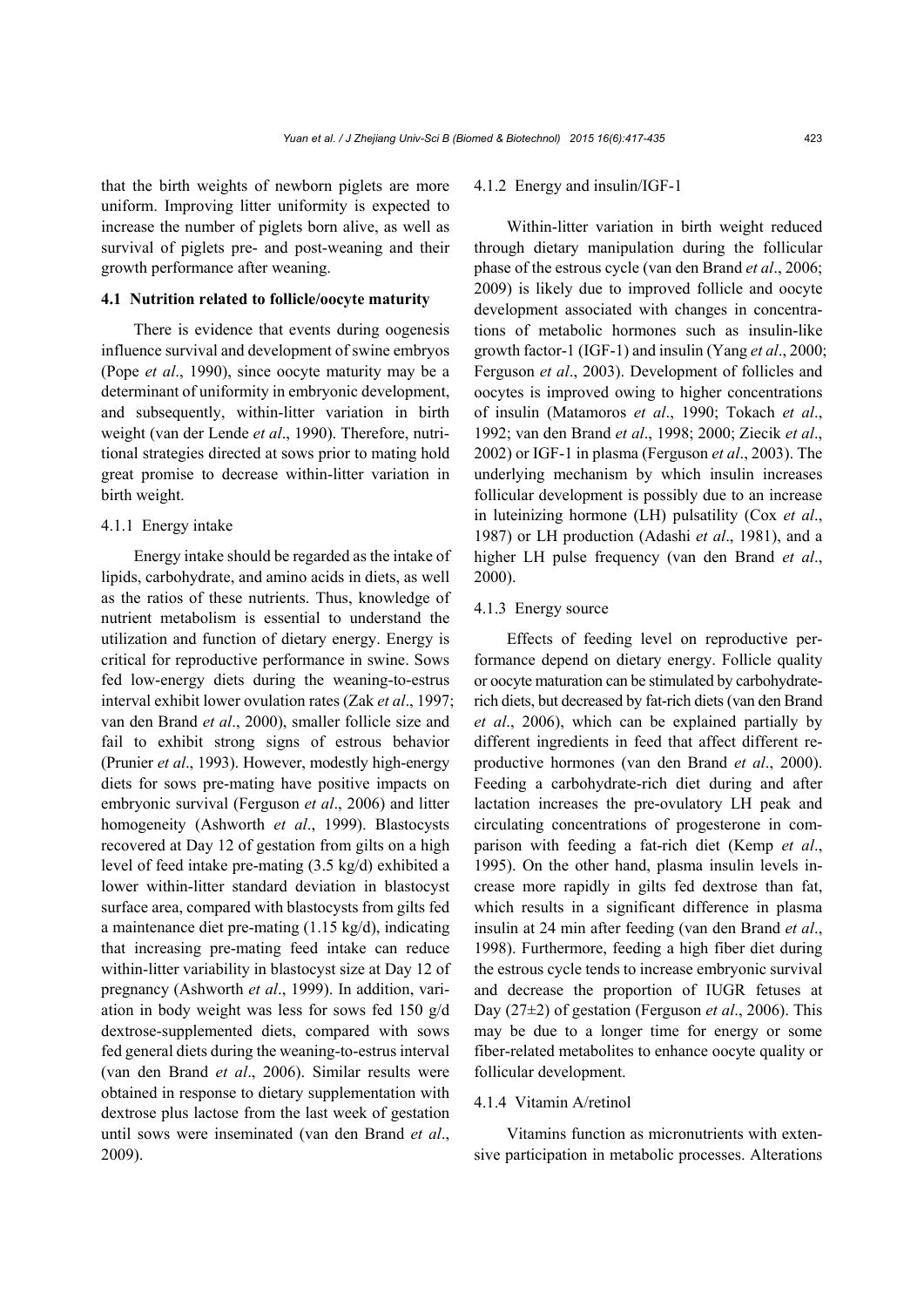in dietary retinol could improve pregnancy outcome by decreasing both the incidence of low-birth-weight piglets and within-litter variation in birth weight (Whaley *et al*., 2000; Antipatis *et al*., 2008). Treatment of sows with vitamin A at weaning increased subsequent litter size through decreased embryonic mortality (Coffey and Britt, 1993) and synchronous development of embryos (Pope *et al*., 1990). Whaley *et al*. (2000) found that embryonic development was more advanced and more uniform when dietary supplementation with  $1\times10^6$  IU vitamin A (retinyl palmitate) was provided from Day 15 after the second estrus until mating at the third estrus. Similarly, more embryos with greater uniformity were obtained at Day 11 of gestation from gilts treated with vitamin A before mating (Whaley *et al*., 1997). Positive effects of vitamin A are considered to be associated with enhanced maturation of oocytes (Robertson, 1997; Robertson *et al*., 1997) and, consequently, enhanced embryonic development (Besenfelder *et al*., 1996). Further, concentrations of progesterone, IGF-1, and prostaglandin F2-α (PGF2-α) in follicular fluid were greater in vitamin-A-treated than in control gilts. Effects of vitamin A on follicle maturation were suggested to be through an IGF-1 stimulatory mechanism, since IGF-1 produced by granulosa cells plays a key role in the resumption of oocyte meiosis (Hammond *et al*., 1991) and increases both proliferation and progesterone synthesis and secretion by granulosa cells (Giudice, 1992).

## **4.2 Nutrition related to the peri-implantation period of pregnancy**

Maternal recognition of pregnancy and conceptus implantation are the most important biological events associated with the establishment of pregnancy (Perry *et al*., 1976). Estrogen secreted by pig conceptuses is the major signal for maternal recognition of pregnancy at approximately Day 11 of gestation (Dhindsa and Dziuk, 1968; Perry *et al*., 1973; Bazer and Thatcher, 1977; Flint *et al*., 1979), which coincides with the time of conceptus elongation (Heap *et al*., 1979; Geisert *et al*., 1982b). Moreover, the morphological transition of conceptuses from spherical to tubular and filamentous forms occurs between Days 10 and 12 (Geisert *et al*., 1982b; Bazer and Johnson, 2014).

Implantation is a gradual process starting as early as Day 13 when elongation of the conceptus is underway and is well advanced by Day 18 of gestation (Perry *et al*., 1976), which is a determinant for establishing sufficient uterine surface area for placentation and subsequent nutrient transport for piglet survival and development (Geisert *et al*., 2014; Bazer and Johnson, 2014). It should be emphasized that establishment of pregnancy (conceptus elongation and implantation) also involves maternal uterine pro-inflammatory and immune responses (Geisert *et al*., 2014), due to a number of cytokines released or stimulated by the elongating conceptuses, such as NF-κB (Hayden and Ghosh, 2012) and interleukin 1β (IL-1β) (Ross *et al*., 2003; Blomberg *et al*., 2005). In order to avoid rejection by the immune response, an increase in expression of both IL1B and estrogen by individual conceptuses counter-balances stimulation of the pro-inflammatory and immune response within the uterus (Geisert *et al*., 2014); thus elongating conceptus can attach across the uterine luminal epithelial surface successfully.

As stated above, elongation of pig conceptuses is triggered by the conceptus achieving a specific stage of differentiation and development within the uterus (Bazer *et al*., 2014). Thus, it is a maternal event and has never been achieved *in vitro* (Anderson, 1978; Stroband and van der Lende, 1990; Blomberg *et al*., 2010; Bazer, 2013). However, various stages of conceptus development (spherical, tubular and filamentous) can be observed prior to and during the time of trophoblast elongation within the same litter (Anderson, 1978; Geisert *et al*., 1982a), leading to remarkable differences in timing, position, and area of implantation, and, thereafter, various states of survival and development. It is worth noting that pre-implantation embryonic losses are considered to make up the largest proportion of prenatal losses in pigs (Wiseman *et al*., 1998), suggesting that this is a key period to regulate embryonic survival and development during the implantation window and to affect placentation.

#### 4.2.1 L-Arginine

Dietary supplementation with 0.4% or 0.8% L-arginine between Days 14 and 25 of gestation increased number of viable fetuses per litter by 2 on Day 25 compared with a control group (Li *et al*., 2014). This positive result is consistent with the presence of unusually high concentrations of amino acids in the arginine family in porcine allantoic fluid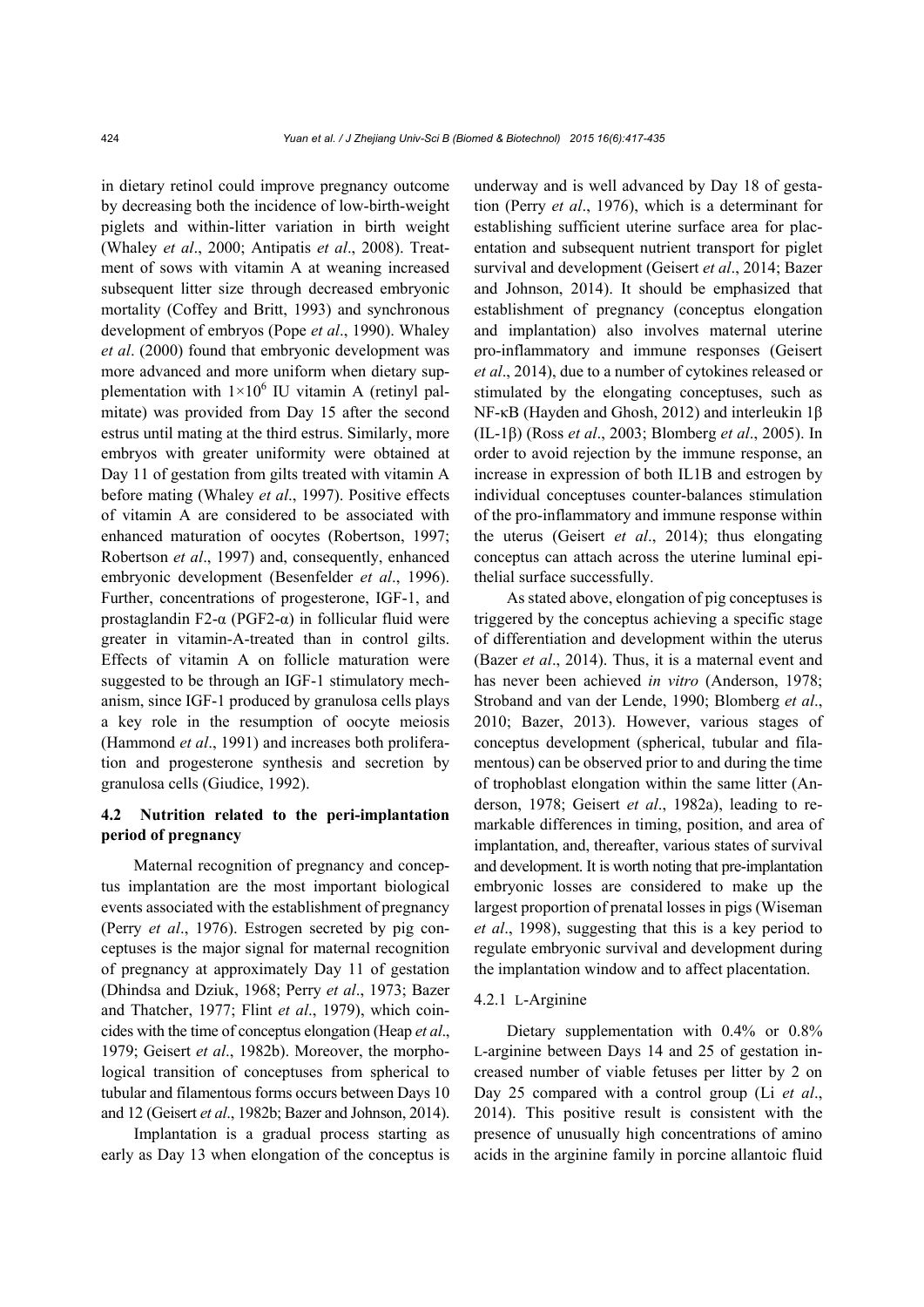at the stage of blastocyst expansion and implantation *in vivo* (Wu *et al*., 1996; Gao *et al*., 2012) and of an increase in endometrial angiogenesis between Days 13 and 18 of gestation (Keys *et al*., 1986). Furthermore, arginine stimulates the AKT1-mTOR/FRAP1-RPS6K-RPS6 cell signaling pathways to increase proliferation and migration of porcine (Kong *et al*., 2012) and ovine (Kim *et al*., 2011) trophectoderm cells during peri-implantation period. The positive impact of L-arginine supplementation during the peri-implantation period of pregnancy is due in part to the production of NO, since this is crucial for embryonic development and implantation (Maul *et al*., 2003; Wang X.Q. *et al*., 2014a). Putrescine, which is a product of arginine catabolism in maternal tissues (Wu *et al*., 2009), can also stimulate protein synthesis in porcine placental cells (Kong *et al*., 2014). Of note, dietary supplementation of 0.8% L-arginine between Day 0 and Day 25 of gestation reduced litter size, uterine weight, total number of fetuses, number of corpora lutea and total fetal weights significantly at Day 25 (Li *et al*., 2010). Even though there was increased vascularity of the uterus due to arginine supplementation, its administration too early (from onset of estrus) interfered with normal ovulation, which decreased production of progesterone and estrone (Li *et al*., 2010). From these aspects, dietary supplementation with L-arginine during the peri-implantation period is expected to promote survival and synchronize development of embryos within a litter.

#### 4.2.2 Retinol/vitamin A

Providing a vitamin A-deficient diet for 100 d prior to mating and during the first month of pregnancy increased the uniformity of birth weights and showed a tendency to decrease the incidence of lowbirth-weight piglets (Antipatis *et al*., 2008). Moreover, sows on vitamin A-deficient diets did not experience a reduction in fetal survival and growth at Day 30 of pregnancy (Ashworth and Antipatis, 1999), perhaps due to a compensatory increase in the abundance of retinol binding protein (RBP) (Antipatis *et al*., 2008). Since pig conceptuses secrete RBP prior to onset of elongation and throughout the peri-implantation period, RBP could be an important component of the uterine secretions for early embryonic development (Harney *et al*., 1990; Schweigert *et al*., 1999). Thus, elevated levels of RBP in gilts deficient in vitamin A

can account for positive outcomes of piglets having low within-litter variation in birth weight.

It is well documented that progesterone is required to maintain pregnancy and circulating concentrations of progesterone can be modulated by feed intake. Sows receiving high ((2.8±0.02) kg/d) nutrient intake, compared with a low  $((1.5\pm0.01) \text{ kg/d})$  nutrient intake, from Day 0 to Day 9 of pregnancy had higher embryonic survival at Day 10 of pregnancy ((92±3)% vs. (77±3)%) (Athorn *et al*., 2013), which may be due to higher concentrations of blood progesterone in response to adequate feed intake. Progesterone synthesis is likely to be impaired when dietary intake of nutrients (particularly amino acids) and energy is insufficient.

## **4.3 Nutrition related to fetal growth during late gestation**

Approximately 90% of fetal growth occurs during the last one-third of pregnancy. This period of pregnancy is characterized by a high incidence of limitations on fetal development and increased withinlitter variation in fetal weight. The weight variation among piglets in each litter increased from Day 45 to Day 60 of gestation (Kim *et al*., 2009). After implantation, the placenta is the only organ through which nutrients, waste and respiratory gases are exchanged between the sow and conceptus (Faber and Thornburg, 1983). The size and capacity of the placenta for nutrient transfer play key roles in determining the prenatal growth of the fetus and hence affect birth weight directly (Redmer *et al*., 2004). Placentation that occurs during early pregnancy is one of the most important developmental events (Boshier, 1969; King *et al*., 1982), since it is tightly associated with embryonic survival (Reynolds and Redmer, 2001). Extensive angiogenesis occurs in both the maternal uterus and fetal placenta during placentation, and umbilical blood flow increases during the same time (Reynolds *et al*., 1984; Reynolds and Redmer, 1992; 1995). It has been reported that early embryonic mortality increases as placental vascular development decreases (Meegdes *et al*., 1988; Reynolds and Redmer, 1995). Therefore, adequately balanced diets provided to sows and functional nutrients available for placental transport are two major factors affecting uniformity of piglets in a litter during late gestation. Supplementation of diets with functional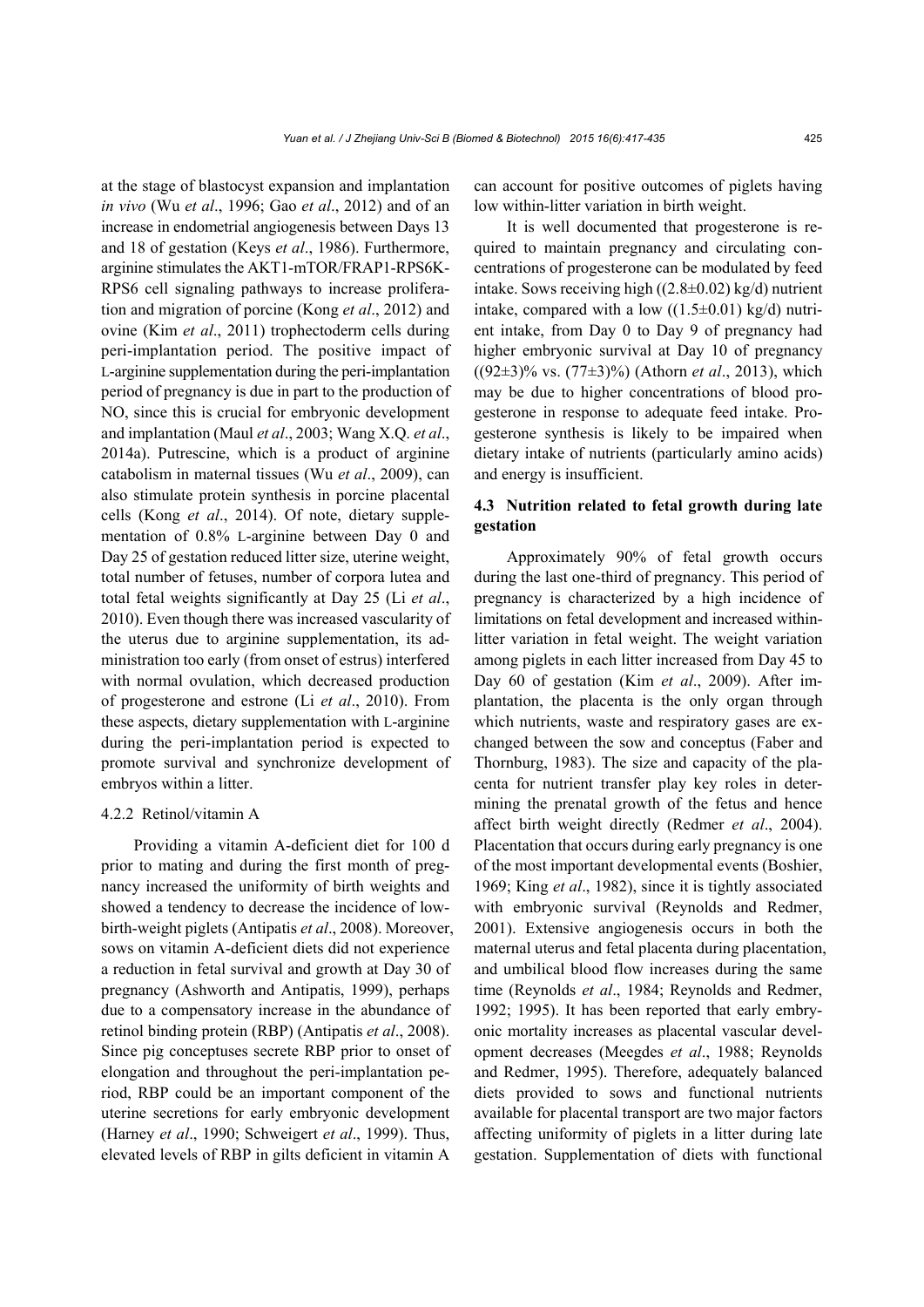amino acids (e.g. arginine and glutamine) holds great promise for preventing fetal growth restriction (Wu *et al*., 2013a; Lin *et al*., 2014).

## 4.3.1 L-Arginine/*N*-carbamyl-L-glutamate

Amino acids in the arginine family (arginine, glutamine, glutamate, proline, aspartate, asparagine, citrulline, and ornithine) have been studied extensively given their prominent effects in improving litter size (Greenberg *et al*., 1997; Hazeleger *et al*., 2007; Mateo *et al*., 2007; Gao *et al*., 2012; Li *et al*., 2014). At the same time, dietary supplementation with 25.5 g/d L-arginine from Day 77 of pregnancy until term reduced within-litter variation in birth weight of live-born piglets by 20.6% and 25.4% in arginine and control groups, respectively (Quesnel *et al*., 2014). Dietary supplementation with 0.1% *N*-carbamyl-L-glutamate (NCG) from Day 90 of gestation also increased litter size born alive and total litter weight for piglets born alive (Liu *et al*., 2012).

L-Arginine is an important precursor for the synthesis of NO and polyamines (Wu and Morris, 1998; Wu *et al*., 2007; Blachier *et al*., 2011), both of which play key roles in placental growth and angiogenesis (Wu *et al*., 2006). Similarly, NCG stimulates expression of vascular endothelial growth factor (Liu *et al*., 2012) associated with vasculogenesis and angiogenesis (Hanahan, 1997; Arroyo and Winn, 2008). Subsequently, NCG increases blood flow and placental efficiency (McCrabb and Harding, 1996; Gardner *et al.*, 2001), as well as the provision of nutrients to fetuses. Therefore, nutrient partitioning among fetuses is less variable as is within-litter variation in birth weight of piglets. However, there are other reports that do not indicate positive effects of dietary supplementation with L-arginine during mid-gestation to term on within-litter uniformity (Mateo *et al*., 2007; Gao *et al*., 2012). These different findings may be explained by differences in the total amounts of dietary L-arginine and other amino acids consumed by gestating pigs (Wu *et al*., 2013b; 2013c).

As previously mentioned, either dextrose supplementation during the weaning-to-estrus interval or 1% L-arginine supplementation during the last one-third of gestation can reduce within-litter variation in birth weights (van den Brand *et al*., 2006; Quesnel *et al*., 2014). Unexpectedly, combined supplies of dextrose beginning one week before insemination and L-arginine during the last one-third of pregnancy in sow diets had no obvious beneficial effects on within-litter variation in birth weight, compared with control groups (Quesnel *et al*., 2014). This was postulated to be correlated with complex interactions between different nutrients. High levels of glucose can affect amino acid metabolism and, therefore, may not be beneficial for embryonic and fetal survival, growth, or development. Thus, consideration must be given to interactions among different nutrients when manipulating maternal diets during gestation.

#### 4.3.2 Glutamine

As a member of the arginine family of amino acids, glutamine plays a key role in many metabolic processes, such as cell proliferation, differentiation, and embryonic development (Petters *et al*., 1990; Wu *et al*., 2011). Concentrations of glutamine are highest among amino acids in fetal tissues and maternal placenta (Self *et al*., 2004), and there are increased concentrations of glutamine in allantoic fluid in the second third of gestation (Wu *et al*., 1996), which highlights the importance of glutamine during that stage of rapid placental and fetal growth.

Within-litter variation in weight of piglets can also be reduced by dietary supplementation with glutamine (Wu *et al*., 2010). Sows fed a basal gestational diet supplemented with mixture of 8 g L-arginine and 12 g L-glutamine had reduced withinlitter variation in birth weight either on the basis of total piglets or live-born piglets, and the proportion of runt piglets was decreased. It would be of interest to determine whether dietary supplementation with L-glutamate, which is the immediate precursor of L-glutamine (Rezaei *et al*., 2013b) and is another functional amino acid (Wu, 2010), can enhance fetal growth and reduce birth-weight variation among piglets.

#### 4.3.3 Branched chain amino acids

Branched chain amino acids (BCAAs), including leucine, isoleucine, and valine, have received growing attention owing to their emerging functional importance (Lei *et al*., 2012; 2013). These amino acids are substrates for the synthesis of glutamate and arginine, and, therefore, alanine, citrulline, arginine,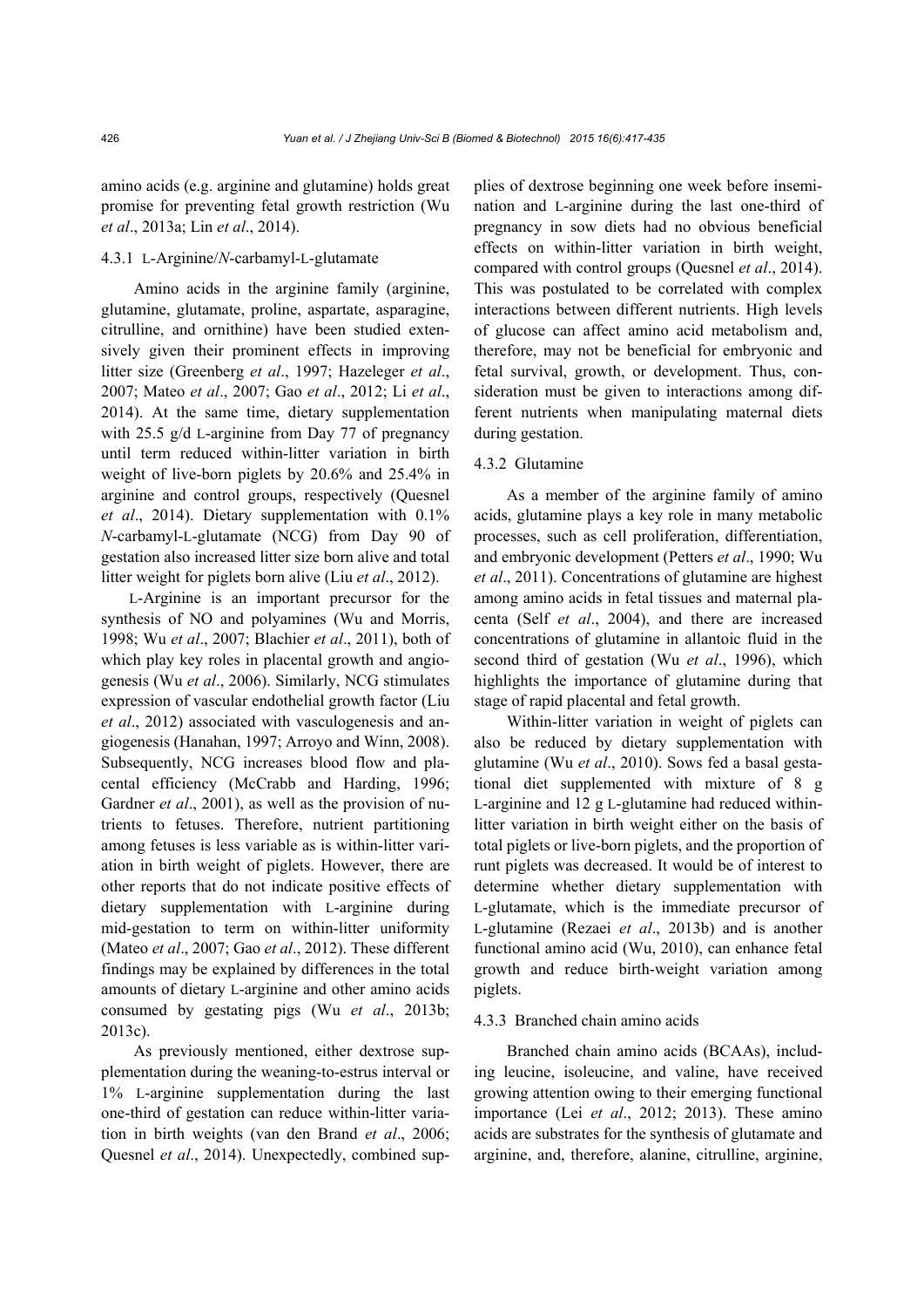and proline in pigs (Rezaei *et al*., 2013a) and ruminant species (Wu *et al*., 2014). Data from our laboratories suggest that dietary supplementation with BCAAs throughout pregnancy can reverse IUGR in a rat model of malnutrition (Zheng *et al*., 2009). In litters derived from BCAA-supplemented gestating sows, weights of piglets and placentas increase by 18.4% and 18.0%, respectively, and litter size is also increased. Furthermore, BCAA treatment increased IGF-1 in embryonic liver, estrogen receptor-α and progesterone receptor in the uterus, and IGF-II in placentas, all of which are beneficial to survival and growth of the conceptus. There was also enhanced expression of two key enzymes (fructose-1,6 biphosphatase and phosphoenolpyruvate carboxykinase) involved in gluconeogenesis in embryonic livers. These positive findings indicate that BCAAs have important roles in enhancing positive pregnancy outcomes.

Fetal growth is affected by the nutritional, metabolic and endocrine status of the maternal system which is affected by dietary intake of nutrients (Lin *et al*., 2014). Moreover, nutrient requirements of sows are distinct at different stages of gestation (Kim *et al*., 2013). Therefore, more studies to gain insight into the molecular mechanism for the role of maternal nutrients on fetal programming are necessary for designing innovative nutrient-balanced gestational diets that enhance the homogeneity of birth weight of piglets.

## **4.4 Genetic selection**

Litter size, directly related to productivity, has been considered as a key factor in genetic selection. As a result, the total number of piglets at birth has been significantly improved in past decades (Southwood and Kennedy, 1991; Estany and Sorensen, 1995). However, this practice has also increased the neonatal mortality of piglets owing to the increased percentage of low-birth-weight pigs (Lund *et al*., 2002). To avoid this situation, scientists have started to test whether litter size at Day 5 (LS5) after birth can be used to reduce the neonatal mortality while not decreasing the litter size at birth. Recent results from 42807 Landrace and 33225 Yorkshire sows showed a significant genetic and phenotypic improvement in the total number of piglets at birth and neonatal survival (Nielsen *et al*., 2013), as well as litter size at weaning (Su *et al*., 2007; EAAP, 2011) by using LS5 as an index of genetic selection. Therefore, this criterion has been extended for use in the Danish Landrace and Yorkshire breeding program since 2004 (Nielsen *et al*., 2013). At the same time, a maternal line selected on litter size at weaning in rabbits for 21 generations improved the number of progeny born alive and litter size at weaning, compared with selection on litter size at birth (García and Baselga, 2002), suggesting that it is effective in both promoting litter size at birth and survival rate during lactation (Savietto *et al*., 2014). Additionally, it is feasible to select for within-litter uniformity in birth weight (Damgaard *et al*., 2003; Kapell *et al*., 2011) to improve piglet survival (Canario *et al*., 2010). A selection experiment on within-litter birth-weight variation in rabbits yielded a favorable response and decreased pre-weaning morbidity (Garreau *et al*., 2004). Collectively, genetic selection by combining litter uniformity at birth, survival rate during lactation, and litter size at weaning holds a promise of improving pig productivity.

#### **5 Summary and perspectives**

Currently, special attention is given to withinlitter variation in birth weight, as a distinct problem in modern highly prolific sows. Heterogeneity is a problem mainly for piglets with low birth weight that have suffered from IUGR (Foxcroft *et al*., 2006), which is associated with high pre-weaning mortality, variable weights at weaning, and poor growth performance post-weaning, resulting in lower production efficiency and economic losses. Furthermore, withinlitter homogeneity in birth weight may also be related to a decrease in stillbirths (Damgaard *et al*., 2003; Canario *et al*., 2006). In this context, the development of strategies that reduce within-litter variation in birth weight or unfavorable traits that are negatively related to piglet survival is essential for sustaining the pig industry. Since the degree of heterogeneity within litters increases as a response to selection for litter size (Johnson *et al*., 1999), genetic selection on litter size should be accompanied by selection on piglet survival traits (losses from birth to weaning and the minimal birth weight in the litter, which are proposed as potential traits for a selection against piglet mortality) and birth-weight traits (Wolf *et al*., 2008). On the other hand, identifying the physiological and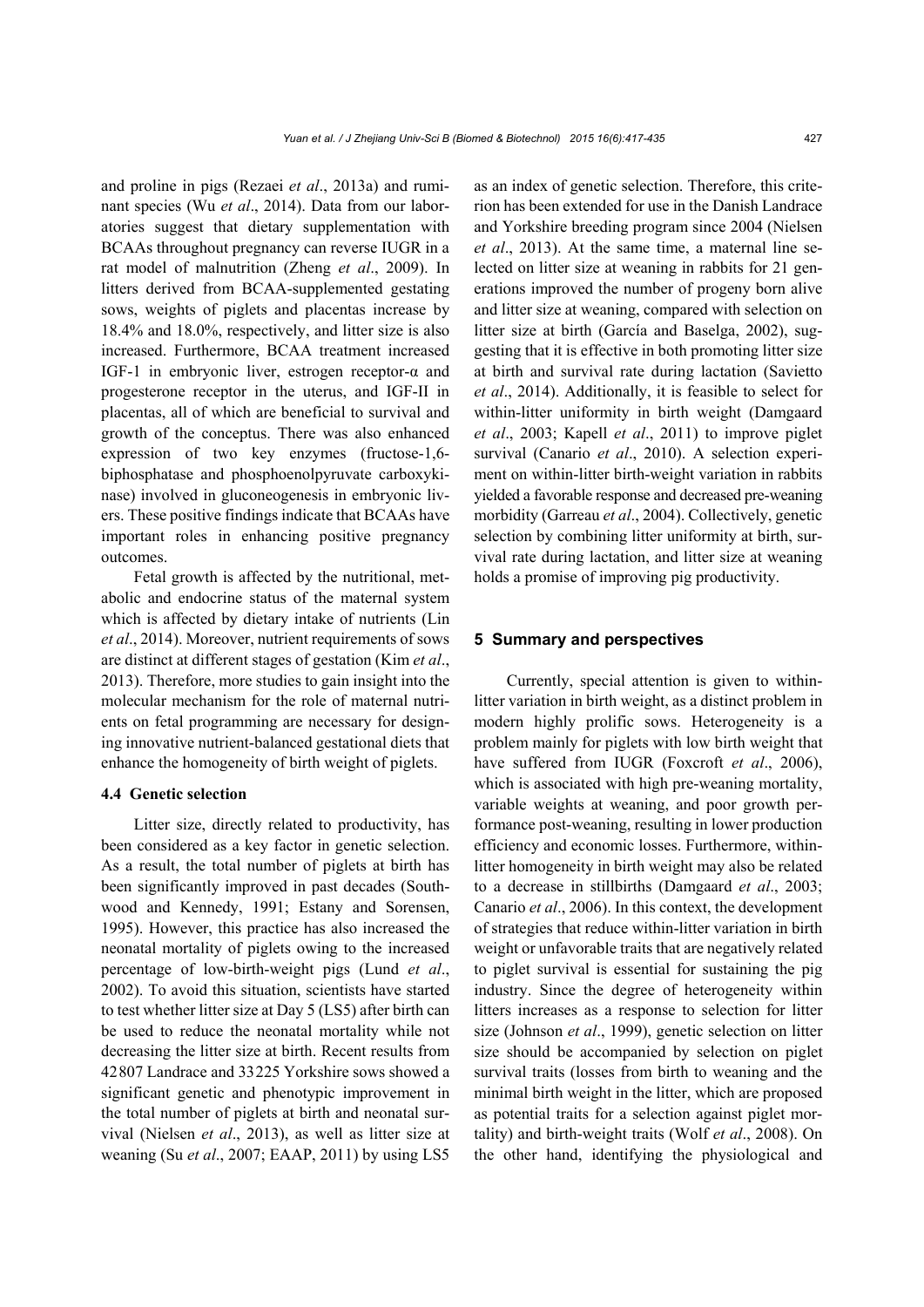biochemical mechanisms responsible for variation in litter birth weight and optimizing maternal nutrition to support requirements for growth and development of conceptuses is essential. Research focused on regulation of litter homogeneity is in its infancy, and therefore, more researches are essential to better understand the cellular and molecular mechanisms by which certain nutrients regulate metabolic pathways and embryonic/fetal development. It should also be borne in mind that nutrient interactions (e.g. ratios of amino acids, carbohydrate, and fatty acids) affect within-litter variation in birth weight. Finally, gestating swine requires not only proteinogenic amino acids that cannot be synthesized in animal cells but also proteinogenic and possibly non-proteinogenic amino acids that can be synthesized in the body to support their maximum reproductive performance (Wang W.W. *et al*., 2013; Wu, 2014). These synthesizable, functional amino acids include L-arginine, L-glutamine, L-proline, and glycine (Wang W.W. *et al*., 2014; Wu, 2013) to improve anti-oxidative capacity, immunity, health, well-being, and tissue protein synthesis in gestating mammals (e.g. pigs).

#### **Compliance with ethics guidelines**

Tao-lin YUAN, Yu-hua ZHU, Meng SHI, Tian-tian LI, Na LI, Guo-yao WU, Fuller W. BAZER, Jian-jun ZANG, Feng-lai WANG, and Jun-jun WANG declare that they have no conflict of interest.

This article does not contain any studies with human or animal subjects performed by any of the authors.

#### **References**

- Adashi, E.Y., Hsueh, A., Yen, S., 1981. Insulin enhancement of luteinizing-hormone and follicle-stimulating-hormone release by cultured pituitary-cells. *Endocrinology*, **108**(4): 1441-1449. [doi:10.1210/endo-108-4-1441]
- Anderson, L.L., 1978. Growth, protein content and distribution of early pig embryos. *Anat. Rec*., **190**(1):143-153. [doi:10.1002/ar.1091900112]
- Antipatis, C., Finch, A.M., Ashworth, C.J., 2008. Effect of controlled alterations in maternal dietary retinol on foetal and neonatal retinol status and pregnancy outcome in pigs. *Livest. Sci*., **118**(3):247-254. [doi:10.1016/j.livsci.2008. 01.026]
- Argente, M.J., Santacreu, M.A., Climent, A., *et al*., 2006. Influence of available uterine space per fetus on fetal development and prenatal survival in rabbits selected for uterine capacity. *Livest. Sci*., **102**(1-2):83-91. [doi:10. 1016/j.livprodsci.2005.11.022]
- Argente, M.J., Santacreu, M.A., Climent, A., *et al*., 2008. Effects of intrauterine crowding on available uterine

space per fetus in rabbits. *Livest. Sci*., **114**(2-3):211-219. [doi:10.1016/j.livsci.2007.05.008]

- Arroyo, J.A., Winn, V.D., 2008. Vasculogenesis and angiogenesis in the IUGR placenta. *Semin. Perinatol*., **32**(3): 172-177. [doi:10.1053/j.semperi.2008.02.006]
- Ashworth, C.J., Antipatis, C., 1999. Effects of pre- and postmating nutrition on embryo survival in gilts. *Reprod. Domest. Anim.*, **34**(3-4):103-108. [doi:10.1111/j.1439- 0531.1999.tb01226.x]
- Ashworth, C.J., Beattie, L., Antipatis, C., *et al*., 1999. Effects of pre- and post-mating feed intake on blastocyst size, secretory function and glucose metabolism in Meishan gilts. *Reprod. Fert. Dev*., **11**(6):323-327. [doi:10.1071/ RD99040]
- Athorn, R.Z., Stott, P., Bouwman, E.G., *et al*., 2013. Effect of feeding level on luteal function and progesterone concentration in the vena cava during early pregnancy in gilts. *Reprod. Fert. Dev.*, **25**(3):531-538. [doi:10.1071/RD11 295]
- Aucott, S.W., Donohue, P.K., Northington, F.J., 2004. Increased morbidity in severe early intrauterine growth restriction. *J. Perinatol.*, **24**(7):435-440. [doi:10.1038/sj.jp. 7211116]
- Auldist, D.E., King, R.H., 1995. Piglets' role in determining milk production in the sow. *In*: Hennessy, D.P., Cranwell, P.D. (Eds.), Manipulating Pig Production V. Australasian Pig Science Association, Werribee, Australia, p.114-118.
- Batshaw, M.L., Brusilow, S.W., 1978. Asymptomatic hyperammonemia in low-birth-weight infants. *Pediatr. Res.*, **12**(3):221-224. [doi:10.1203/00006450-197803000-00012]
- Bazer, F.W., 2013. Pregnancy recognition signaling mechanisms in ruminants and pigs. *J. Anim. Sci. Biotech.*, **4**(1):23. [doi:10.1186/2049-1891-4-23]
- Bazer, F.W., Thatcher, W.W., 1977. Theory of maternal recognition of pregnancy in swine based on estrogen controlled endocrine versus exocrine secretion of prostaglandin-f2α by uterine endometrium. *Prostaglandins*, **14**(2):397-401. [doi:10.1016/0090-6980(77)90185-X]
- Bazer, F.W., Johnson, G.A., 2014. Pig blastocyst-uterine interactions. *Differentiation*, **87**(1-2):52-65. [doi:10.1016/ j.diff.2013.11.005]
- Bazer, F.W., Thatcher, W.W., Martinatbotte, F., *et al*., 1988. Conceptus development in large white and prolific Chinese Meishan pigs. *J. Reprod. Fert*., **84**(1):37-42. [doi:10. 1530/jrf.0.0840037]
- Bazer, F.W., Wu, G., Johnson, G.A., *et al*., 2014. Environmental factors affecting pregnancy: endocrine disrupters, nutrients and metabolic pathways. *Mol. Cell. Endocrinol*., **398**(1-2):53-68. [doi:10.1016/j.mce.2014.09.007]
- Bell, A.W., Ehrhardt, R.A., 2002. Regulation of placental nutrient transport and implications for fetal growth. *Nutr. Res. Rev.*, **15**(2):211-230. [doi:10.1079/NRR200239]
- Bereskin, B., Shelby, C.E., Cox, D.F., 1973. Some factors affecting pig survival. *J. Anim. Sci.*, **36**(5):821-827. [doi:10.2134/jas1973.365821x]
- Besenfelder, U., Solti, L., Seregi, J., *et al*., 1996. Different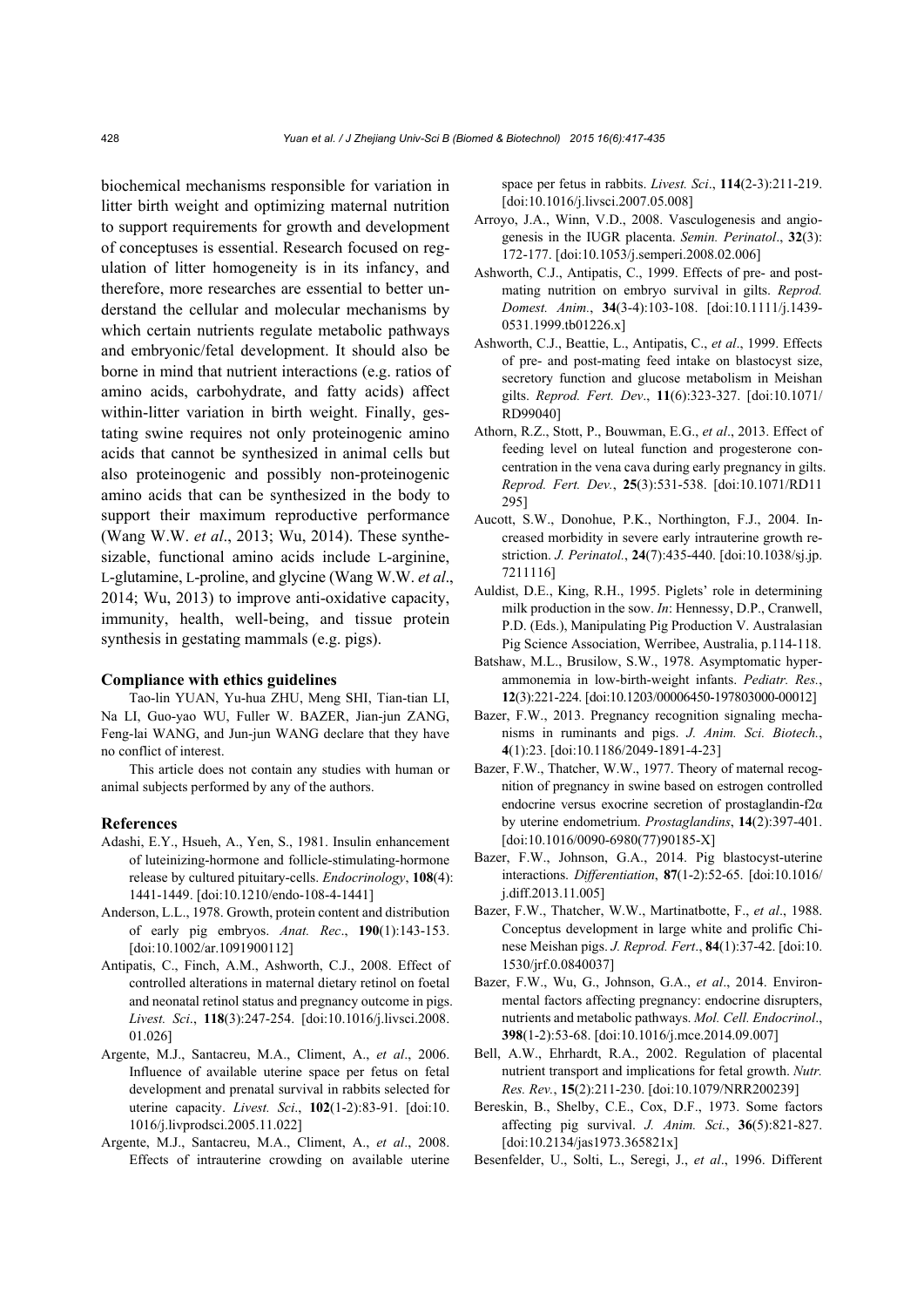roles for B-carotene and vitamin A in the reproduction on rabbits. *Theriogenology*, **45**(8):1583-1591. [doi:10.1016/ 0093-691X(96)00127-6]

- Biensen, N.J., Wilson, M.E., Ford, S.P., 1998. The impact of either a Meishan or Yorkshire uterus on Meishan or Yorkshire fetal and placental development to days 70, 90, and 110 of gestation. *J. Anim. Sci.*, **76**(8):2169-2176.
- Blachier, F., Davila, A.M., Benamouzig, R., *et al*., 2011. Channelling of arginine in NO and polyamine pathways in colonocytes and consequences. *Front. Biosci. (Landmark Ed.)*, **16**(1):1331-1343. [doi:10.2741/3792]
- Blomberg, L.A., Long, E.L., Sonstegard, T.S., *et al*., 2005. Serial analysis of gene expression during elongation of the peri-implantation porcine trophectoderm (conceptus). *Physiol. Genomics*, **20**(2):188-194. [doi:10.1152/physiolgenomics. 00157.2004]
- Blomberg, L.A., Schreier, L., Li, R.W., 2010. Characteristics of peri-implantation porcine concepti population and maternal milieu influence the transcriptome profile. *Mol. Reprod. Dev.*, **77**(11):978-989. [doi:10.1002/mrd.21253]
- Boshier, D.P., 1969. A histological and histochemical examination of implantation and early placentome formation in sheep. *J. Reprod. Fert*., **19**(1):51-61. [doi:10.1530/jrf. 0.0190051]
- Broekmans, F.J., Soules, M.R., Fauser, B.C., 2009. Ovarian aging: mechanisms and clinical consequences. *Endocr. Rev.*, **30**(5):465-493. [doi:10.1210/er.2009-0006]
- Canario, L., Cantoni, E., Le Bihan, E., *et al*., 2006. Betweenbreed variability of stillbirth and its relationship with sow and piglet characteristics. *J. Anim. Sci.*, **84**(12):3185-3196. [doi:10.2527/jas.2005-775]
- Canario, L., Lundgren, H., Haandlykken, M., *et al.*, 2010. Genetics of growth in piglets and the association with homogeneity of body weight within litters. *J. Anim. Sci.*, **88**(4):1240-1247. [doi:10.2527/jas.2009-2056]
- Coffey, M.T., Britt, J.H., 1993. Enhancement of sow reproductive-performance by β-carotene or vitamin-A. *J. Anim. Sci.*, **71**(5):1198-1202.
- Cossu, G., Borello, U., 1999. Wnt signaling and the activation of myogenesis in mammals. *EMBO J*., **18**(24):6867-6872. [doi:10.1093/emboj/18.24.6867]
- Cox, N.M., Stuart, M.J., Althen, T.G., *et al*., 1987. Enhancement of ovulation rate in gilts by increasing dietary energy and administering insulin during follicular-growth. *J. Anim. Sci.*, **64**(2):507-516. [doi:10.2134/jas1987.642507x]
- Cromi, A., Ghezzi, F., Raffaelli, R., *et al*., 2009. Ultrasonographic measurement of thymus size in IUGR fetuses: a marker of the fetal immunoendocrine response to malnutrition. *Ultrasound Obst. Gyn.*, **33**(4):421-426. [doi:10. 1002/uog.6320]
- Damgaard, L.H., Rydhmer, L., Lovendahl, P., *et al*., 2003. Genetic parameters for within-litter variation in piglet birth weight and change in within-litter variation during suckling. *J. Anim. Sci.*, **81**(3):604-610.
- Dewey, C.E., Martin, S.W., Friendship, R.M., *et al*., 1995. Associations between litter size and specific sow-level

management factors in Ontario swine. *Prev. Vet. Med.*, **23**(1-2):101-110. [doi:10.1016/0167-5877(94)00427-K]

- Dhindsa, D.S., Dziuk, P.J., 1968. Influence of varying the proportion of uterus occupied by embryos on maintenance of pregnancy in the pig. *J. Anim. Sci.*, **27**(3): 668-672. [doi:10.2134/jas1968.273668x]
- Du, M., Tong, J., Zhao, J., *et al*., 2010. Fetal programming of skeletal muscle development in ruminant animals. *J. Anim. Sci.*, **88**(13 Suppl.):E51-E60. [doi:10.2527/jas.2009- 2311]
- EAAP, 2011. Book of Abstracts of the 62nd Annual Meeting of the European Association for Animal Production: Stavanger, Norway, Vol. 17, Wageningen Academic Pub.
- Estany, J., Sorensen, D., 1995. Estimation of genetic-parameters for litter size in Danish-Landrace and Yorkshire pigs. *Anim. Sci.*, **60**(2):315-324. [doi:10.1017/S135772980000 8481]
- Faber, J.J., Thornburg, K.L., 1983. Placental Physiology. Structure and Function of Fetomaternal Exchange. Raven Press, New York, p.1-192.
- Fahmy, M.H., Bernard, C., 1971. Cause of mortality in Yorkshire pigs from birth to 20 weeks of age. *Can. J. Anim. Sci*., **51**(2):351-359. [doi:10.4141/cjas71-048]
- Ferguson, E.M., Ashworth, C.J., Edwards, S.A., *et al*., 2003. Effect of different nutritional regimens before ovulation on plasma concentrations of metabolic and reproductive hormones and oocyte maturation in gilts. *Reproduction*, **126**(1):61-71. [doi:10.1530/rep.0.1260061]
- Ferguson, E.M., Slevin, J., Edwards, S.A., *et al*., 2006. Effect of alterations in the quantity and composition of the pre-mating diet on embryo survival and foetal growth in the pig. *Anim. Reprod. Sci.*, **96**(1-2):89-103. [doi:10. 1016/j.anireprosci.2005.11.007]
- Flint, A., Burton, R.D., Gadsby, J.E., *et al*., 1979. Blastocyst oestrogen synthesis and the maternal recognition of pregnancy. *Ciba. Found. Symp*., **64**:209-238.
- Ford, S.P., Reynolds, L.P., Magness, R.R., 1982. Blood flow to the uterine and ovarian vascular beds of gilts during the estrous cycle or early pregnancy. *Biol. Reprod.*, **27**(4): 878-885. [doi:10.1095/biolreprod27.4.878]
- Fowden, A.L., Giussani, D.A., Forhead, A.J., 2005. Endocrine and metabolic programming during intrauterine development. *Early Hum. Dev.*, **81**(9):723-734. [doi:10.1016/ j.earlhumdev.2005.06.007]
- Foxcroft, G.R., Dixon, W.T., Novak, S., *et al*., 2006. The biological basis for prenatal programming of postnatal performance in pigs. *J. Anim. Sci.*, **84**(13 Suppl.): E105-E112.
- Foxcroft, G.R., Vinsky, M.D., Paradis, F., *et al*., 2007. Macroenvironment effects on oocytes and embryos in swine. *Theriogenology*, **68**(Suppl. 1):S30-S39. [doi:10.1016/j. theriogenology.2007.04.032]
- Fraser, D., Thompson, B.K., Ferguson, D.K., *et al*., 1979. The 'teat order' of suckling pigs: 3. Relation to competition within litters. *J. Agric. Sci*., **92**(2):257-261. [doi:10. 1017/S0021859600062742]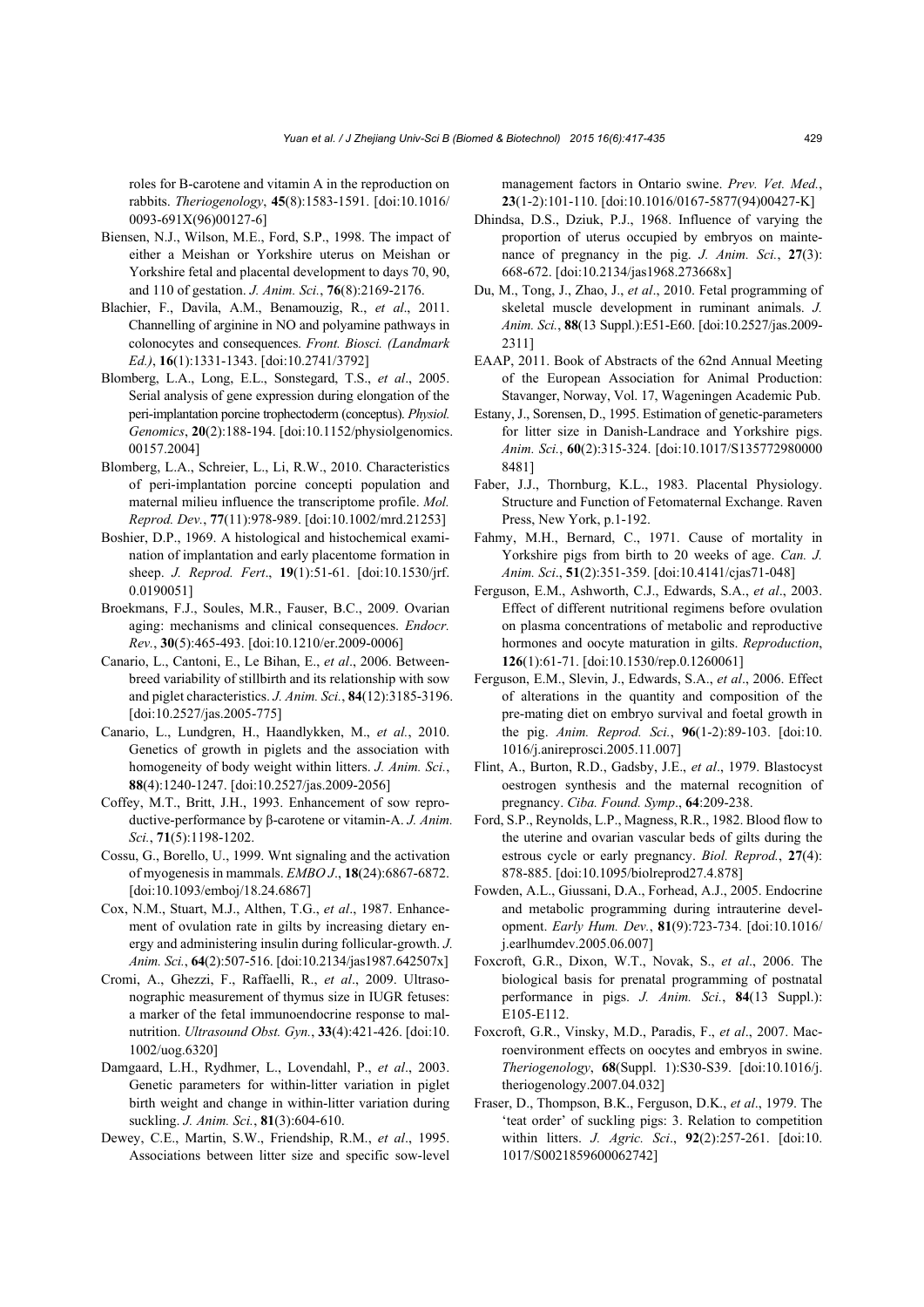- Gao, K., Jiang, Z., Lin, Y., *et al*., 2012. Dietary L-arginine supplementation enhances placental growth and reproductive performance in sows. *Amino Acids*, **42**(6): 2207-2214. [doi:10.1007/s00726-011-0960-9]
- García, M.L., Baselga, M., 2002. Estimation of genetic response to selection in litter size of rabbits using a cryopreserved control population. *Livest. Prod. Sci*., **74**(1): 45-53. [doi:10.1016/S0301-6226(01)00280-9]
- Gardner, D.S., Powlson, A.S., Giussani, D.A., 2001. An *in vivo* nitric oxide clamp to investigate the influence of nitric oxide on continuous umbilical blood flow during acute hypoxaemia in the sheep fetus. *J. Physiol*., **537**(2): 587-596. [doi:10.1111/j.1469-7793.2001.00587.x]
- Garreau, H., Bolet, G., Hurtaud, J., *et al*., 2004. Genetic homogenization of a character. Preliminary results of a canalising selection on the birth weight of young rabbits. *ITEA Prod. Anim*., **100A**(3):172-178 (in Spanish).
- Geisert, R.D., Renegar, R.H., Thatcher, W.W., *et al*., 1982a. Establishment of pregnancy in the pig: I. Interrelationships between preimplantation development of the pig blastocyst and uterine endometrial secretions. *Biol. Reprod.*, **27**(4):925-939. [doi:10.1095/biolreprod27.4.925]
- Geisert, R.D., Brookbank, J.W., Roberts, R.M., *et al*., 1982b. Establishment of pregnancy in the pig: II. Cellular remodeling of the porcine blastocyst during elongation on Day 12 of pregnancy. *Biol. Reprod.*, **27**(4):941-955. [doi:10.1095/biolreprod27.4.941]
- Geisert, R.D., Lucy, M.C., Whyte, J.J., *et al*., 2014. Cytokines from the pig conceptus: roles in conceptus development in pigs. *J. Anim. Sci. Biotechnol*., **5**(1):51. [doi:10.1186/ 2049-1891-5-51]
- Gill, J.C., Thomson, W., 1956. Observations on the behaviour of suckling pigs. *Brit. J. Anim. Behav*., **4**(2):46-51. [doi:10.1016/S0950-5601(56)80022-1]
- Giudice, L.C., 1992. Insulin-like growth-factors and ovarian follicular development. *Endocr. Rev.*, **13**(4):641-669.
- Gondret, F., Lefaucheur, L., Louveau, I., *et al*., 2005. The long-term influences of birth weight on muscle characteristics and eating meat quality in pigs individually reared and fed during fattening. *Arch. Tierzucht*., **48**: 68-73.
- Greenberg, S.S., Lancaster, J.R., Xie, J.M., *et al*., 1997. Effects of NO synthase inhibitors, arginine-deficient diet, and amiloride in pregnant rats. *Am. J. Physiol.*, **273**(3): R1031-R1045.
- Hammond, J.M., Mondschein, J.S., Samaras, S.E., *et al*., 1991. The ovarian insulin-like growth-factors, a local amplification mechanism for steroidogenesis and hormone action. *J. Steroid Biochem. Mol. Biol.*, **40**(1-3):411-416. [doi:10.1016/0960-0760(91)90209-N]
- Hanahan, D., 1997. Signaling vascular morphogenesis and maintenance. *Science*, **277**(5322):48-50. [doi:10.1126/ science.277.5322.48]
- Harney, J.P., Mirando, M.A., Smith, L.C., *et al*., 1990. Retinolbinding protein—a major secretory product of the pig conceptus. *Biol. Reprod.*, **42**(3):523-532. [doi:10.1095/

biolreprod42.3.523]

- Hayden, M.S., Ghosh, S., 2012. NF-B, the first quarter-century: remarkable progress and outstanding questions. *Gene Dev.*, **26**(3):203-234. [doi:10.1101/gad.183434.111]
- Hazeleger, W., Ramaekers, P., Smits, C., *et al*., 2007. Influence of nutritional factors on placental growth and piglet imprinting. *In*: Wiseman, J., Varley, M.A., McOrist, S. (Eds.), Paradigms in Pig Science. Nottingham University Press, Nottingham, p.309-327.
- Heap, R.B., Flint, A., Gadsby, J.E., *et al*., 1979. Hormones, the early embryo and the uterine environment. *J. Reprod. Fert*., **55**(1):267-275. [doi:10.1530/jrf.0.0550267]
- Hughes, P.E., 1998. Effects of parity, season and boar contact on the reproductive performance of weaned sows. *Livest. Prod. Sci.*, **54**(2):151-157. [doi:10.1016/S0301-6226(97) 00175-9]
- Jobgen, W.S., Fried, S.K., Fu, W.J., *et al*., 2006. Regulatory role for the arginine-nitric oxide pathway in metabolism of energy substrates. *J. Nutr. Biochem.*, **17**(9):571-588. [doi:10.1016/j.jnutbio.2005.12.001]
- Johnson, R.K., Nielsen, M.K., Casey, D.S., 1999. Responses in ovulation rate, embryonal survival, and litter traits in swine to 14 generations of selection to increase litter size. *J. Anim. Sci.*, **77**(3):541-557.
- Kapell, D.N.R.G., Ashworth, C.J., Knap, P.W., *et al*., 2011. Genetic parameters for piglet survival, litter size and birth weight or its variation within litter in sire and dam lines using Bayesian analysis. *Livest. Sci*., **135**(2-3):215-224. [doi:10.1016/j.livsci.2010.07.005]
- Kemp, B., Soede, N.M., Helmond, F.A., *et al*., 1995. Effects of energy source in the diet on reproductive hormones and insulin during lactation and subsequent estrus in multiparous sows. *J. Anim. Sci.*, **73**(10):3022-3029.
- Keys, J.L., King, G.J., Kennedy, T.G., 1986. Increased uterine vascular-permeability at the time of embryonic attachment in the pig. *Biol. Reprod.*, **34**(2):405-411. [doi:10. 1095/biolreprod34.2.405]
- Kim, J., Burghardt, R.C., Wu, G., *et al*., 2011. Select nutrients in the ovine uterine lumen. VII. Effects of arginine, leucine, glutamine, and glucose on trophectoderm cell signaling, proliferation, and migration. *Biol. Reprod.*, **84**(1): 62-69. [doi:10.1095/biolreprod.110.085738]
- Kim, S.W., Hurley, W.L., Han, I.K., *et al*., 2000. Growth of nursing pigs related to the characteristics of nursed mammary glands. *J. Anim. Sci.*, **78**(5):1313-1318.
- Kim, S.W., Hurley, W.L., Wu, G., *et al*., 2009. Ideal amino acid balance for sows during gestation and lactation. *J. Anim. Sci.*, **87**(14 Suppl.):E123-E132. [doi:10.2527/jas. 2008-1452]
- Kim, S.W., Weaver, A.C., Shen, Y.B., *et al*., 2013. Improving efficiency of sow productivity: nutrition and health. *J. Anim. Sci. Biotechnol.*, **4**(1):26. [doi:10.1186/2049-1891- 4-26]
- King, G.J., Atkinson, B.A., Robertson, H.A., 1982. Implantation and early placentation in domestic ungulates. *J. Reprod. Fertil. Suppl.*, **31**:17-30.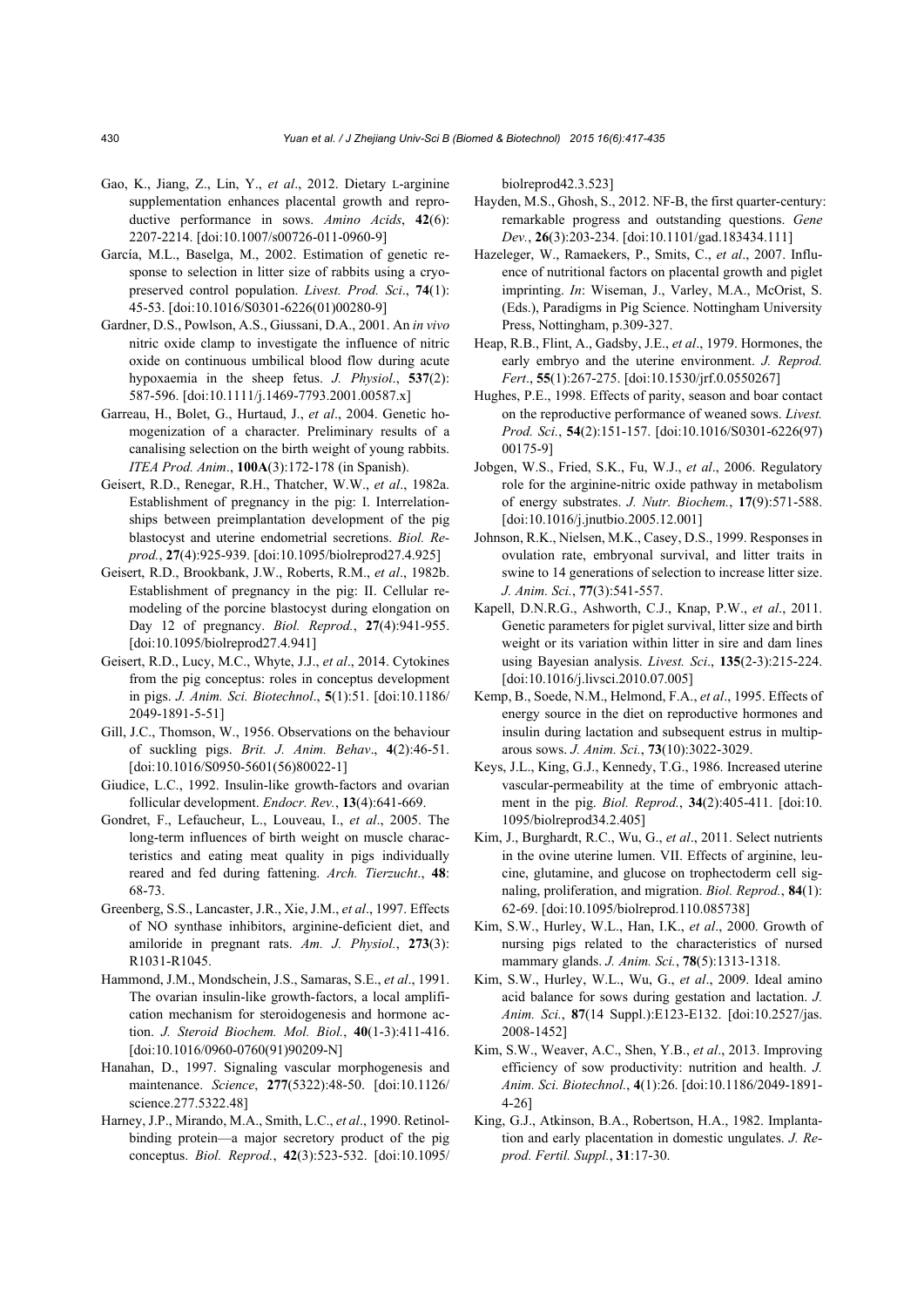- King, R.H., Mullan, B.P., Dunshea, F.R., *et al*., 1997. The influence of piglet body weight on milk production of sows. *Livest. Prod. Sci.*, **47**(2):169-174. [doi:10.1016/ S0301-6226(96)01404-2]
- Kiserud, T., Acharya, G., 2004. The fetal circulation. *Prenatal Diag.*, **24**(13):1049-1059. [doi:10.1002/pd.1062]
- Knight, J.W., Bazer, F.W., Thatcher, W.W., *et al*., 1977. Conceptus development in intact and unilaterally hysterectomized-ovariectomized gilts: interrelations among hormonal status, placental development, fetal fluids and fetal growth. *J. Anim. Sci.*, **44**(4):620-637. [doi:10.2134/ jas1977.444620x]
- Knol, E.F., Leenhouwers, J.I., van der Lende, T., 2002. Genetic aspects of piglet survival. *Livest. Prod. Sci.*, **78**(1): 47-55. [doi:10.1016/S0301-6226(02)00184-7]
- Kong, X.F., Tan, B.E., Yin, Y.L., *et al*., 2012. L-Arginine stimulates the mTOR signaling pathway and protein synthesis in porcine trophectoderm cells. *J. Nutr. Biochem*., **23**(9):1178-1183. [doi:10.1016/j.jnutbio.2011.06. 012]
- Kong, X.F., Wang, X.Q., Yin, Y.L., *et al*., 2014. Putrescine stimulates the mTOR signaling pathway and protein synthesis in porcine trophectoderm cells. *Biol. Reprod*., **91**(5):106. [doi:10.1095/biolreprod.113.113977]
- Le Dividich, J., 1999. A review—neonatal and weaner pig: management to reduce variation. *In*: Manipulating Pig Production VII: Proceedings of the seventh biennial conference of the Australasian Pig Science Association (APSA). Adelaide, South Australia, p.135-155.
- Le Dividich, J., Noblet, J., Herpin, P., *et al*., 1998. Thermoregulation. *In*: Wiseman, J., Varley, M.A., Chadwick, J.P. (Eds.), Progress in Pig Science. Nottingham University Press, p.229-263.
- Le Dividich, J., Rooke, J.A., Herpin, P., 2005. Nutritional and immunological importance of colostrum for the new-born pig. *J. Agric. Sci.*, **143**(6):469-485. [doi:10.1017/S002 1859605005642]
- Lee, G.J., Haley, C.S., 1995. Comparative farrowing to weaning performance in Meishan and Large White pigs and their crosses. *Anim. Sci.*, **60**(2):269-280. [doi:10. 1017/S1357729800008432]
- Lei, J., Feng, D.Y., Zhang, Y.L., *et al*., 2012. Nutritional and regulatory role of branched-chain amino acids in lactation. *Front. Biosci. (Landmark Ed.)*, **17**(7):2725-2739. [doi:10. 2741/4082]
- Lei, J., Feng, D.Y., Zhang, Y.L., *et al*., 2013. Hormonal regulation of leucine catabolism in mammary epithelial cells. *Amino Acids*, **45**(3):531-541. [doi:10.1007/s00726-012- 1332-9]
- Li, W., Zhong, X., Zhang, L., *et al*., 2012. Heat shock protein 70 expression is increased in the liver of neonatal intrauterine growth retardation piglets. *Asian Australas. J. Anim. Sci.*, **25**(8):1096-1101. [doi:10.5713/ajas.2012.12058]
- Li, X., Bazer, F.W., Johnson, G.A., *et al*., 2010. Dietary supplementation with 0.8% L-arginine between days 0 and 25 of gestation reduces litter size in gilts. *J. Nutr.*,

**140**(6):1111-1116. [doi:10.3945/jn.110.121350]

- Li, X., Bazer, F.W., Johnson, G.A., *et al*., 2014. Dietary supplementation with L-arginine between days 14 and 25 of gestation enhances embryonic development and survival in gilts. *Amino Acids*, **46**(2):375-384. [doi:10.1007/ s00726-013-1626-6]
- Lin, G., Liu, C., Feng, C., *et al*., 2012. Metabolomic analysis reveals differences in umbilical vein plasma metabolites between normal and growth-restricted fetal pigs during late gestation. *J. Nutr.*, **142**(6):990-998. [doi:10.3945/ jn.111.153411]
- Lin, G., Wang, X., Wu, G., *et al*., 2014. Improving amino acid nutrition to prevent intrauterine growth restriction in mammals. *Amino Acids*, **46**(7):1605-1623. [doi:10.1007/ s00726-014-1725-z]
- Liu, C., Lin, G., Wang, X., *et al*., 2013. Intrauterine growth restriction alters the hepatic proteome in fetal pigs. *J. Nutr. Biochem*., **24**(6):954-959. [doi:10.1016/j.jnutbio.2012.06. 016]
- Liu, X.D., Wu, X., Yin, Y.L., *et al*., 2012. Effects of dietary L-arginine or *N*-carbamylglutamate supplementation during late gestation of sows on the miR-15b/16, miR-221/222, VEGFA and eNOS expression in umbilical vein. *Amino Acids*, **42**(6):2111-2119. [doi:10.1007/ s00726-011-0948-5]
- Lund, M.S., Puonti, M., Rydhmer, L., *et al*., 2002. Relationship between litter size and perinatal and pre-weaning survival in pigs. *Anim. Sci.*, **74**(2):217-222.
- Matamoros, I.A., Cox, N.M., Moore, A.B., 1990. Exogenous insulin and additional energy affect follicular distribution, follicular steroid concentrations, and granulosa-cell human chorionic-gonadotropin binding in swine. *Biol. Reprod.*, **43**(1):1-7. [doi:10.1095/biolreprod43.1.1]
- Mateo, R.D., Wu, G., Bazer, F.W., *et al*., 2007. Dietary L-arginine supplementation enhances the reproductive performance of gilts. *J. Nutr.*, **137**(3):652-656.
- Maul, H., Longo, M., Saade, G.R., *et al*., 2003. Nitric oxide and its role during pregnancy: from ovulation to delivery. *Curr. Pharm. Design*, **9**(5):359-380. [doi:10.2174/13816 12033391784]
- McBride, G., 1963. The "teat order" and communication in your pigs. *Anim. Behav*., **11**(1):53-56. [doi:10.1016/0003- 3472(63)90008-3]
- McCrabb, G.J., Harding, R., 1996. Role of nitric oxide in the regulation of cerebral blood flow in the ovine foetus. *Clin. Exp. Pharmacol. Physiol.*, **23**(10-11):855-860. [doi:10. 1111/j.1440-1681.1996.tb01133.x]
- Meegdes, B.H., Ingenhoes, R., Peeters, L.L., *et al*., 1988. Early pregnancy wastage: relationship between chorionic vascularization and embryonic development. *Fertil. Steril.*, **49**(2):216-220.
- Milligan, B.N., Fraser, D., Kramer, D.L., 2001. Birth weight variation in the domestic pig: effects on offspring survival, weight gain and suckling behaviour. *Appl. Anim. Behav. Sci.*, **73**(3):179-191. [doi:10.1016/S0168-1591(01)00136-8]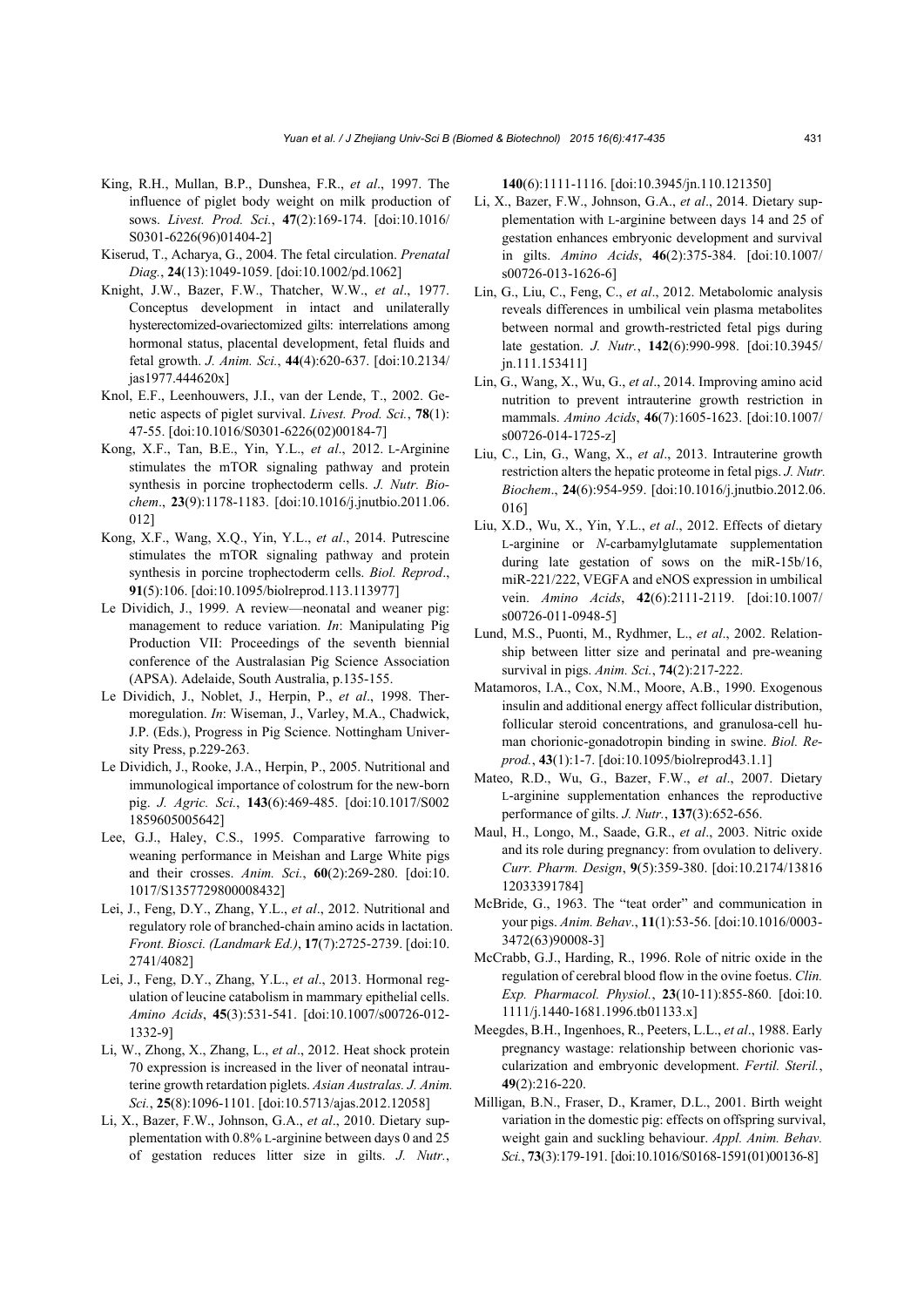- Milligan, B.N., Dewey, C.E., de Grau, A.F., 2002a. Neonatalpiglet weight variation and its relation to pre-weaning mortality and weight gain on commercial farms. *Prev. Vet. Med.*, **56**(2):119-127. [doi:10.1016/S0167-5877(02)00 157-5]
- Milligan, B.N., Fraser, D., Kramer, D.L., 2002b. Within-litter birth weight variation in the domestic pig and its relation to pre-weaning survival, weight gain, and variation in weaning weights. *Livest. Prod. Sci.*, **76**(1-2):181-191. [doi:10.1016/S0301-6226(02)00012-X]
- Nielsen, B., Su, G., Lund, M.S., *et al*., 2013. Selection for increased number of piglets at d 5 after farrowing has increased litter size and reduced piglet mortality. *J. Anim. Sci*., **91**(6):2575-2582. [doi:10.2527/jas.2012-5990]
- Père, M.C., Etienne, M., 2000. Uterine blood flow in sows: effects of pregnancy stage and litter size. *Reprod. Nutr. Dev.*, **40**(4):369-382. [doi:10.1051/rnd:2000105]
- Perry, J.S., Rowell, J.G., 1969. Variation in foetal weight and vascular supply along the uterine horn of the pig. *J. Reprod. Fertil.*, **19**(3):527-534. [doi:10.1530/jrf.0.0190527]
- Perry, J.S., Heap, R.B., Amoroso, E.C., 1973. Steroid hormone production by pig blastocysts. *Nature*, **245**(5419):45-47. [doi:10.1038/245045a0]
- Perry, J.S., Heap, R.B., Burton, R.D., *et al*., 1976. Endocrinology of the blastocyst and its role in the establishment of pregnancy. *J. Reprod. Fertil. Suppl.*, (25):85-104.
- Petters, R.M., Johnson, B.H., Reed, M.L., *et al*., 1990. Glucose, glutamine and inorganic-phosphate in early development of the pig embryo *in vitro*. *J. Reprod. Fertil*., **89**(1): 269-275. [doi:10.1530/jrf.0.0890269]
- Pettigrew, J.E., Cornelius, S.G., Moser, R.L., *et al*., 1986. Effects of oral doses of corn oil and other factors on preweaning survival and growth of pigs. *J. Anim. Sci.*, **62**(3):601-612.
- Politis, I., Chronopoulou, R., 2008. Milk peptides and immune response in the neonate. *In*: Bösze, Z. (Ed.), Bioactive Components of Milk. Advances in Experimental Medicine and Biology. Vol. 606, Springer New York, p.253-269. [doi:10.1007/978-0-387-74087-4\_10]
- Pomeroy, R.W., 1960. Infertility and neonatal mortality in the sow. I. Lifetime performance and reasons for disposal of sows. *J. Agric. Sci*., **54**(1):1-17. [doi:10.1017/S002185 9600021432]
- Pond, W.G., Houpt, K.A., 1978. The Biology of the Pig. Comstock Pub. Associates, p.371.
- Pope, W.F., Wilde, M.H., Xie, S., 1988. Effect of electrocautery of nonovulated day 1 follicles on subsequent morphological variation among day 11 porcine embryos. *Biol. Reprod.*, **39**(4):882-887. [doi:10.1095/biolreprod39.4.882]
- Pope, W.F., Xie, S., Broermann, D.M., *et al*., 1990. Causes and consequences of early embryonic diversity in pigs. *J. Reprod. Fertil. Suppl*., **40**:251-260.
- Prunier, A., Dourmad, J.Y., Etienne, M., 1993. Feeding level, metabolic parameters and reproductive-performance of primiparous sows. *Livest. Prod. Sci.*, **37**(1-2):185-196. [doi:10.1016/0301-6226(93)90071-O]
- Puppe, B., Tuchscherer, A., 1999. Developmental and territorial aspects of suckling behaviour in the domestic pig (*Sus scrofa f. domestica*). *J. Zool.*, **249**(3):307-313. [doi:10. 1111/j.1469-7998.1999.tb00767.x]
- Quesnel, H., Brossard, L., Valancogne, A., *et al*., 2008. Influence of some sow characteristics on within-litter variation of piglet birth weight. *Animal*, **2**(12):1842. [doi:10.1017/S175173110800308X]
- Quesnel, H., Farmer, C., Devillers, N., 2012. Colostrum intake: influence on piglet performance and factors of variation. *Livest. Sci*., **146**(2-3):105-114. [doi:10.1016/j.livsci.2012. 03.010]
- Quesnel, H., Quiniou, N., Roy, H., *et al*., 2014. Supplying dextrose before insemination and L-arginine during the last third of pregnancy in sow diets: effects on withinlitter variation of piglet birth weight. *J. Anim. Sci.*, **92**(4):1445-1450. [doi:10.2527/jas.2013-6701]
- Quiniou, N., Dagorna, J., Gaudre, D., 2002. Variation of piglets birth weight and consequences on subsequent performance. *Livest. Prod. Sci.*, **78**(1):63-70. [doi:10.1016/ S0301-6226(02)00181-1]
- Ran, R., Lu, A., Zhang, L., *et al.*, 2004. Hsp70 promotes TNF-mediated apoptosis by binding  $IKK\gamma$  and impairing NF-κB survival signaling. *Genes Dev*., **18**(12):1466-1481. [doi:10.1101/gad.1188204]
- Redmer, D.A., Wallace, J.M., Reynolds, L.P., 2004. Effect of nutrient intake during pregnancy on fetal and placental growth and vascular development. *Domest. Anim. Endocrinol.*, **27**(3):199-217. [doi:10.1016/j.domaniend.2004. 06.006]
- Reynolds, L.P., Redmer, D.A., 1992. Growth and microvascular development of the uterus during early pregnancy in ewes. *Biol. Reprod.*, **47**(5):698-708. [doi:10.1095/biolreprod 47.5.698]
- Reynolds, L.P., Redmer, D.A., 1995. Utero-placental vascular development and placental function. *J. Anim. Sci.*, **73**(6): 1839-1851.
- Reynolds, L.P., Redmer, D.A., 2001. Angiogenesis in the placenta. *Biol. Reprod.*, **64**(4):1033-1040. [doi:10.1095/ biolreprod64.4.1033]
- Reynolds, L.P., Magness, R.R., Ford, S.P., 1984. Uterine blood flow during early pregnancy in ewes: interaction between the conceptus and the ovary bearing the corpus luteum. *J. Anim. Sci.*, **58**(2):423-429.
- Reynolds, L.P., Caton, J.S., Redmer, D.A., *et al*., 2006. Evidence for altered placental blood flow and vascularity in compromised pregnancies. *J. Physiol.*, **572**(1):51-58. [doi:10.1113/jphysiol.2005.104430]
- Rezaei, R., Knabe, D.A., Li, X., *et al*., 2011. Enhanced efficiency of milk utilization for growth in surviving lowbirth-weight piglets. *J. Anim. Sci. Biotechnol*., **2**(2):73-83.
- Rezaei, R., Wang, W.W., Wu, Z.L., *et al*., 2013a. Biochemical and physiological bases for utilization of dietary amino acids by young pigs. *J. Anim. Sci*. *Biotechnol*., **4**(1):7. [doi:10.1186/2049-1891-4-7]
- Rezaei, R., Knabe, D.A., Tekwe, C.D., *et al*., 2013b. Dietary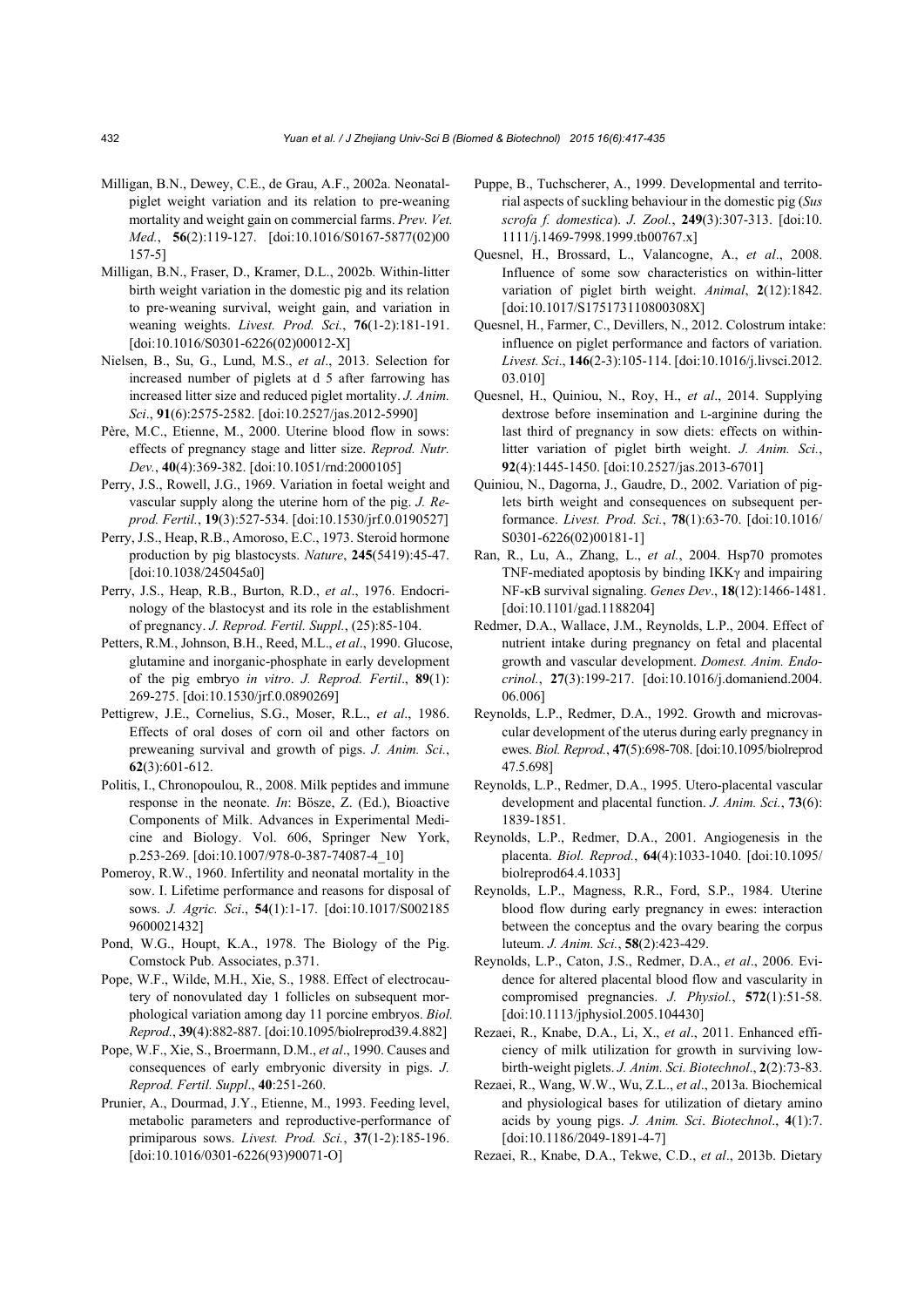supplementation with monosodium glutamate is safe and improves growth performance in postweaning pigs. *Amino Acids*, **44**(3):911-923. [doi:10.1007/s00726-012- 1420-x]

- Robertson, J.A., 1997. Investigations of the action of vitamin A and β carotene on reproductive performance in pigs. PhD Thesis, Victoria University of Technology, Australia.
- Robertson, J.A., Towstoless, M.K., Ott, T.L., *et al*., 1997. Effect of retinol palmitate on ovarian follicle size and follicular hormone concentration in the gilt. *Biol. Reprod.*, **56**(1):452.
- Rooke, J.A., Bland, I.M., 2002. The acquisition of passive immunity in the new-born piglet. *Livest. Prod. Sci.*, **78**(1): 13-23. [doi:10.1016/S0301-6226(02)00182-3]
- Rosahn, P.D., Greene, H.S.N., 1936. The influence of intrauterine factors on the fetal weight of rabbits. *J. Exp. Med*., **63**(6):901-921. [doi:10.1084/jem.63.6.901]
- Ross, J.W., Ashworth, M.D., Hurst, A.G., *et al*., 2003. Analysis and characterization of differential gene expression during rapid trophoblastic elongation in the pig using suppression subtractive hybridization. *Reprod. Biol. Endocrinol*., **1**(1):23. [doi:10.1186/1477-7827-1-23]
- Savietto, D., Cervera, C., Rodenas, L., *et al*., 2014. Different resource allocation strategies result from selection for litter size at weaning in rabbit does. *Animal*, **8**(4):618-628. [doi:10.1017/S1751731113002437]
- Schweigert, F.J., Bonitz, K., Siegling, C., *et al*., 1999. Distribution of vitamin A, retinol-binding protein, cellular retinoic acid-binding protein I, and retinoid X receptor β in the porcine uterus during early gestation. *Biol. Reprod.*, **61**(4):906-911. [doi:10.1095/biolreprod61.4.906]
- Self, J.T., Spencer, T.E., Johnson, G.A., *et al*., 2004. Glutamine synthesis in the developing porcine placenta. *Biol. Reprod.*, **70**(5):1444-1451. [doi:10.1095/biolreprod.103. 025486]
- Sharpe, H.B., 1966. Pre-weaning mortality in a herd of Large White pigs. *Brit. Vet. J*., **122**(3):99-111.
- Soede, N.M., Noordhuizen, J.P.T.M., Kemp, B., 1992. The duration of ovation in pigs, studied by transrectal ultrasonography, is not related to early embryonic diversity. *Theriogenology*, **38**(4):653-666. [doi:10.1016/0093-691X (92)90028-P]
- Southwood, O.I., Kennedy, B.W., 1991. Genetic and environmental trends for litter size in swine. *J. Anim. Sci.*, **69**(8):3177-3182.
- Stroband, H.W., van der Lende, T., 1990. Embryonic and uterine development during early pregnancy in pigs. *J. Reprod. Fertil. Suppl*., **40**:261-277.
- Su, G., Lund, M.S., Sorensen, D., 2007. Selection for litter size at day five to improve litter size at weaning and piglet survival rate. *J. Anim. Sci.*, **85**(6):1385-1392. [doi:10. 2527/jas.2006-631]
- Thompson, B.K., Fraser, D., 1986. Variation in piglet weights: development of within litter variation over a 5-week lactation and effect of farrowing crate design. *Can. J. Anim. Sci.*, **66**(2):361-372. [doi:10.4141/cjas86-037]
- Tokach, M.D., Pettigrew, J.E., Dial, G.D., *et al*., 1992. Characterization of luteinizing-hormone secretion in the primiparous, lactating sow-relationship to blood metabolites and return-to-estrus interval. *J. Anim. Sci.*, **70**(7):2195- 2201.
- Town, S.C., Putman, C.T., Turchinsky, N.J., *et al*., 2004. Number of conceptuses *in utero* affects porcine fetal muscle development. *Reproduction*, **128**(4):443-454. [doi: 10.1530/rep.1.00069]
- van den Brand, H., Soede, N.M., Schrama, J.W., *et al*., 1998. Effects of dietary energy source on plasma glucose and insulin concentration in gilts. *J. Anim. Physiol. An. N.*, **79**(1-5):27-32. [doi:10.1111/j.1439-0396.1998.tb00626.x]
- van den Brand, H., Dieleman, S.J., Soede, N.M., *et al*., 2000. Dietary energy source at two feeding levels during lactation of primiparous sows: I. Effects on glucose, insulin, and luteinizing hormone and on follicle development, weaning-to-estrus interval, and ovulation rate. *J. Anim. Sci.*, **78**(2):396-404.
- van den Brand, H., Soede, N.M., Kemp, B., 2006. Supplementation of dextrose to the diet during the weaning to estrus interval affects subsequent variation in within-litter piglet birth weight. *Anim. Reprod. Sci.*, **91**(3-4):353-358. [doi:10.1016/j.anireprosci.2005.04.009]
- van den Brand, H., van Enckevort, L.C.M., van der Hoeven, E.M., *et al*., 2009. Effects of dextrose plus lactose in the sows diet on subsequent reproductive performance and within litter birth weight variation. *Reprod. Domest. Anim.*, **44**(6):884-888. [doi:10.1111/j.1439-0531.2008. 01106.x]
- van der Lende, T., Dejager, D., 1991. Death risk and preweaning growth-rate of piglets in relation to the within-litter weight distribution at birth. *Livest. Prod. Sci.*, **28**(1):73-84. [doi:10.1016/0301-6226(91)90056-V]
- van der Lende, T., Hazeleger, W., Dejager, D., 1990. Weight distribution within litters at the early fetal stage and at birth in relation to embryonic mortality in the pig. *Livest. Prod. Sci.*, **26**(1):53-65. [doi:10.1016/0301-6226(90)900 55-B]
- Vonnahme, K.A., Wilson, M.E., Foxcroft, G.R., *et al.*, 2002. Impacts on conceptus survival in a commercial swine herd. *J. Anim. Sci.*, **80**(3):553-559.
- Waldorf, D.P., Foote, W.C., Sele, H.L., *et al*., 1957. Factory affecting fetal pig weight late in gestation. *J. Anim. Sci*., **4**(16):976-985. [doi:10.2134/jas1957.164976x]
- Walzem, R.L., Dillard, C.J., German, J.B., 2002. Whey components: millennia of evolution create functionalities for mammalian nutrition: what we know and what we may be overlooking. *Crit. Rev. Food Sci. Nutr.*, **42**(4):353-375. [doi:10.1080/10408690290825574]
- Wang, J., Chen, L., Li, D., *et al*., 2008. Intrauterine growth restriction affects the proteomes of the small intestine, liver, and skeletal muscle in newborn pigs. *J. Nutr.*, **138**(1):60-66.
- Wang, T., Liu, C., Feng, C., *et al*., 2013. IUGR alters muscle fiber development and proteome in fetal pigs. *Front.*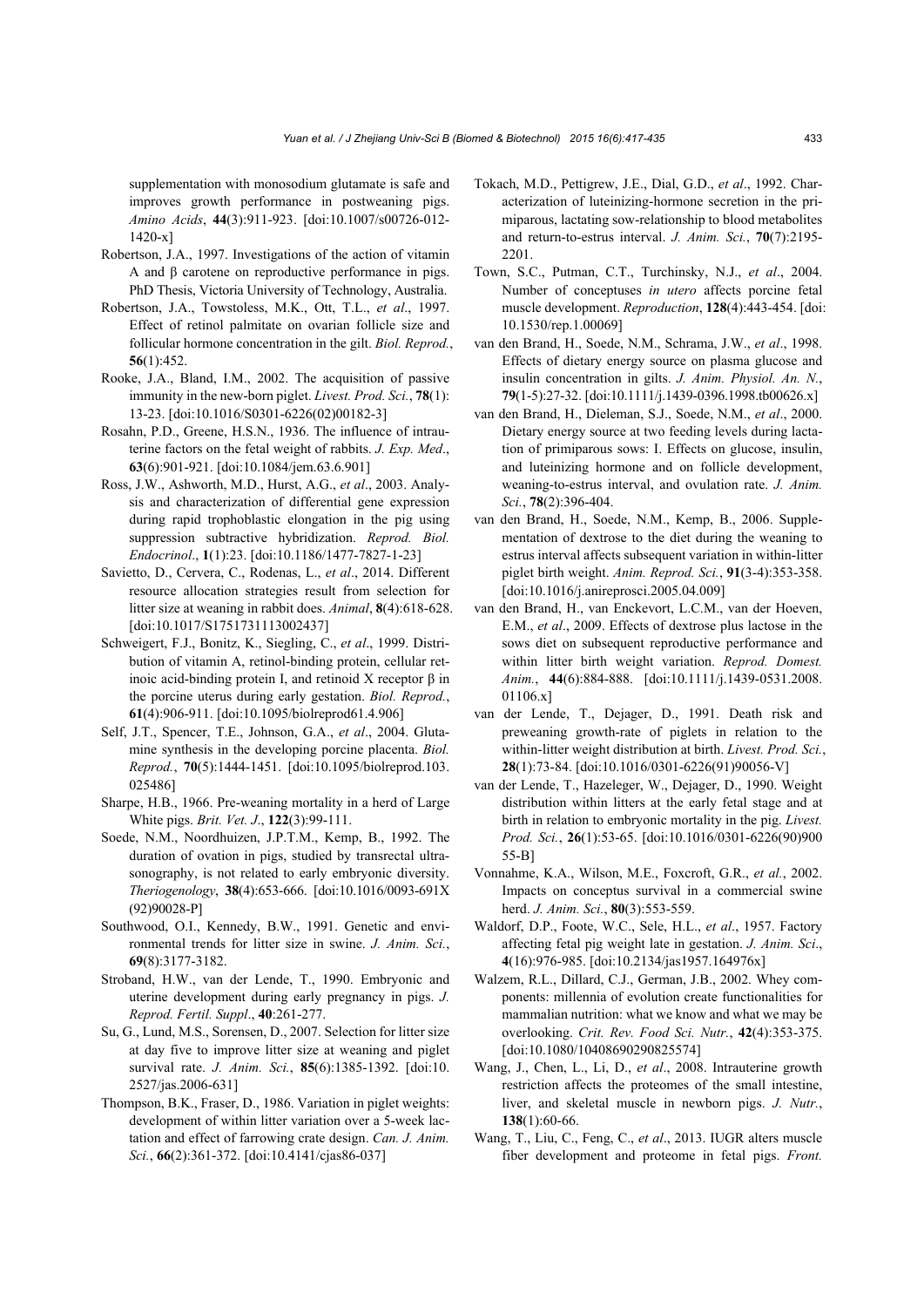*Biosci. (Landmark Ed.)*, **18**(2):598-607. [doi:10.2741/ 4123]

- Wang, W.W., Wu, Z.L., Dai, Z.L., *et al*., 2013. Glycine metabolism in animals and humans: implications for nutrition and health. *Amino Acids*, **45**(3):463-477. [doi:10. 1007/s00726-013-1493-1]
- Wang, W.W., Wu, Z.L., Lin, G., *et al*., 2014. Glycine stimulates protein synthesis and inhibits oxidative stress in pig small-intestinal epithelial cells. *J. Nutr.*, **144**(10):1540- 1548. [doi:10.3945/jn.114.194001]
- Wang, X.Q., Frank, J.W., Xu, J., *et al*., 2014a. Functional role of arginine during the peri-implantation period of pregnancy. II. Consequences of loss of function of nitric oxide synthase *NOS3* mRNA in ovine conceptus trophectoderm. *Biol. Reprod*., **91**(3):59. [doi:10.1095/biolreprod.114.12 1202]
- Wang, X.Q., Lin, G., Liu, C., *et al*., 2014b. Temporal proteomic analysis reveals defects in small-intestinal development of porcine fetuses with intrauterine growth restriction. *J. Nutr. Biochem*., **25**(7):785-795. [doi:10.1016/ j.jnutbio.2014.03.008]
- Webel, S.K., Dziuk, P.J., 1974. Effect of stage of gestation and uterine space on prenatal survival in pig. *J. Anim. Sci.*, **38**(5):960-963. [doi:10.2134/jas1974.385960x]
- Wei, Y.Q., Zhao, X., Kariya, Y., *et al*., 1995. Inhibition of proliferation and induction of apoptosis by abrogation of heat-shock protein (HSP) 70 expression in tumor cells. *Cancer Immunol. Immunother.*, **40**(2):73-78. [doi:10. 1007/BF01520287]
- Whaley, S.L., Hedgpeth, V.S., Britt, J.H., 1997. Evidence that injection of vitamin A before mating may improve embryo survival in gilts fed normal or high-energy diets. *J. Anim. Sci.*, **75**(4):1071-1077.
- Whaley, S.L., Hedgpeth, V.S., Farin, C.E., *et al*., 2000. Influence of vitamin A injection before mating on oocyte development, follicular hormones, and ovulation in gilts fed high-energy diets. *J. Anim. Sci.*, **78**(6):1598-1607.
- Widdowson, E.M., 1971. Intrauterine growth retardation in pig. I. Organ size and cellular development at birth and after growth to maturity. *Neonatology*, **19**(4-6):329-340. [doi:10.1159/000240427]
- Wientjes, J.G.M., Soede, N.M., van der Peet-Schwering, C.M.C., *et al*., 2012. Piglet uniformity and mortality in large organic litters: effects of parity and pre-mating diet composition. *Livest. Sci*., **144**(3):218-229. [doi:10.1016/ j.livsci.2011.11.018]
- Wigmore, P., Stickland, N.C., 1983. Muscle development in large and small pig fetuses. *J. Anat.*, **137**(Pt 2):235-245.
- Wilson, M.E., Biensen, N.J., Youngs, C.R., *et al*., 1998. Development of Meishan and Yorkshire littermate conceptuses in either a Meishan or Yorkshire uterine environment to day 90 of gestation and to term. *Biol. Reprod.*, **58**(4):905-910. [doi:10.1095/biolreprod58.4.905]
- Winters, L.M., Cummings, J.N., Stewart, H.A., 1947. A study of factors affecting survival from birth to weaning and total weaning weight of the litter in swine. *J. Anim. Sci.*,

**6**(3):288-296. [doi:10.2134/jas1947.63288x]

- Wise, T., Roberts, A.J., Christenson, R.K., 1997. Relationships of light and heavy fetuses to uterine position, placental weight, gestational age, and fetal cholesterol concentrations. *J. Anim. Sci.*, **75**(8):2197-2207.
- Wiseman, J., Varley, M.A., Chadwick, J.P., 1998. Progress in Pig Science. Nottingham University Press.
- Wolf, J., Zakova, E., Groeneveld, E., 2008. Within-litter variation of birth weight in hyperprolific Czech Large White sows and its relation to litter size traits, stillborn piglets and losses until weaning. *Livest. Sci*., **115**(2-3):195-205. [doi:10.1016/j.livsci.2007.07.009]
- Wootton, R., Flecknell, P.A., Royston, J.P., *et al*., 1983. Intrauterine growth-retardation detected in several species by non-normal birth-weight distributions. *J. Reprod. Fertil*., **69**(2):659-663. [doi:10.1530/jrf.0.0690659]
- Wu, G., 2010. Functional amino acids in growth, reproduction and health. *Adv. Nutr.*, **1**(1):31-37. [doi:10.3945/an.110. 1008]
- Wu, G., 2013. Functional amino acids in nutrition and health. *Amino Acids*, **45**(3):407-411. [doi:10.1007/s00726-013- 1500-6]
- Wu, G., 2014. Dietary requirements of synthesizable amino acids by animals: a paradigm shift in protein nutrition. *J. Anim. Sci. Biotechnol*., **5**(1):34. [doi:10.1186/2049- 1891-5-34]
- Wu, G., Morris, S.M., 1998. Arginine metabolism: nitric oxide and beyond. *Biochem. J.*, **336**(1):1-17.
- Wu, G., Bazer, F.W., Tuo, W.B., *et al*., 1996. Unusual abundance of arginine and ornithine in porcine allantoic fluid. *Biol. Reprod.*, **54(6)**:1261-1265.
- Wu, G., Bazer, F.W., Wallace, J.M., *et al*., 2006. Board-invited review: intrauterine growth retardation: implications for the animal sciences. *J. Anim. Sci.*, **84**(9):2316-2337. [doi: 10.2527/jas.2006-156]
- Wu, G., Bazer, F.W., Davis, T.A., *et al*., 2007. Important roles for the arginine family of amino acids in swine nutrition and production. *Livest. Sci*., **112**(1-2):8-22. [doi:10.1016/ j.livsci.2007.07.003]
- Wu, G., Bazer, F.W., Datta, S., *et al*., 2008. Proline metabolism in the conceptus: implications for fetal growth and development. *Amino Acids*, **35**(4):691-702. [doi:10.1007/ s00726-008-0052-7]
- Wu, G., Bazer, F.W., Davis, T.A., *et al*., 2009. Arginine metabolism and nutrition in growth, health and disease. *Amino Acids*, **37**(1):153-168. [doi:10.1007/s00726-008- 0210-y]
- Wu, G., Bazer, F.W., Burghardt, R.C., *et al*., 2010. Impacts of amino acid nutrition on pregnancy outcome in pigs: mechanisms and implications for swine production. *J. Anim. Sci.*, **88(**13 Suppl.):E195-E204. [doi:10.2527/jas. 2009-2446]
- Wu, G., Bazer, F.W., Johnson, G.A., *et al*., 2011. Triennial Growth Symposium: important roles for L-glutamine in swine nutrition and production. *J. Anim. Sci*., **89**(7): 2017-2030. [doi:10.2527/jas.2010-3614]